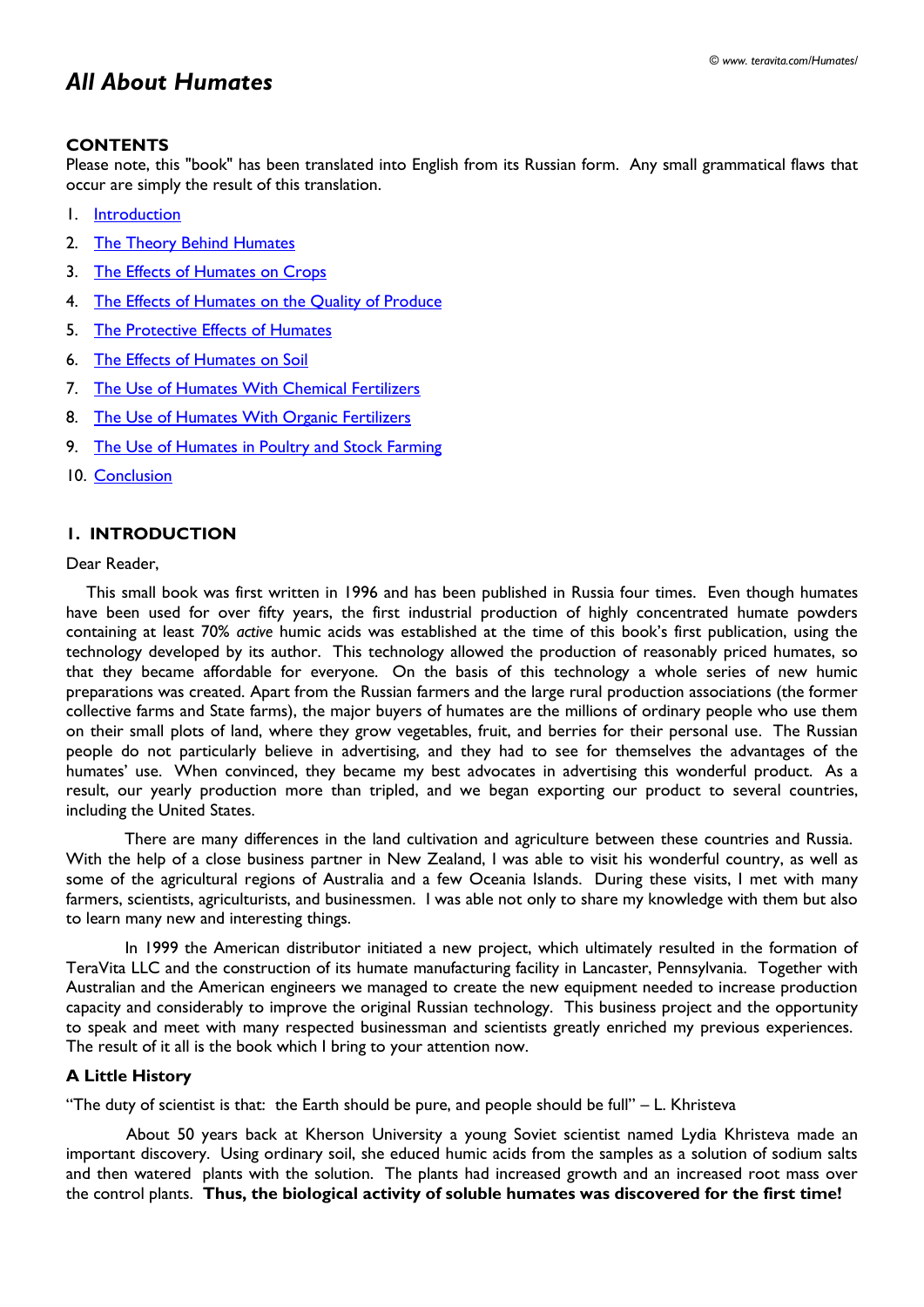All further scientific activity of Lydia Khristeva was devoted to this problem. She found a way of to extract humates from Ukrainian coal and together with pupils and employees she carried out thousands of experiments with the various kinds of plants. Later, scientists from Byelorussia, Moscow, Uzbekistan and other regions of our country joined them. In distant Siberia enormous stock piles of humic acids in coal deposits were discovered and scientists from Irkutsk, led by Professor Valentina Larina began active work in this area. At this time I was just a student of the chemical faculty of Irkutsk University and my first scientific work was related to studying humic acids. On time, similar research began in Czechoslovakia, Poland, Italy and the USA. The results of applying humates in agriculture, animal industries, poultry farming, and also in some areas of engineering were gradually collected. These results were widely discussed in scientific publications and at scientific conferences, but remained mostly unknown to the general public. The main reason for this, in my opinion, was the absence of a reliable and effective technology for the production of soluble humates from their raw sources. At that time humates were extracted from brown coals and peats by extraction with diluted solutions of alkalis. This was, as it seemed, the most simple and reliable method, but it appeared extremely unprofitable in terms of large-scale industrial production because it produced only diluted solutions of humates with 5% to 7% humic acids. Many years later I had an epiphany for a better and more efficient method of extracting humates from their raw materials.

The first patent protecting this technical discovery was received in the early 1990's. In 1996 we created the first industrial production in Russia. The humates created with this technology had a number of important qualitative differences from their predecessors and it resulted in the creation of essentially new preparations of humates with no analogues. **It was the beginning of humic preparations of a new generation.**

 The major factor in the enhanced quality of these new preparations is the quality of the raw material itself. The new production technology allows for greater conversion of humic acids into humates and also allows silica to transfer into its useful form - soluble salts of silicon acid. Beyond that, part of the insoluble fraction of the organic substance, the humins, are able to be oxidized during the conversion and to transferred in humates.

Table 1.1.

| Indexes                                                       | Oxidized coals (lignites) various deposits |                  |       |        |          |  |
|---------------------------------------------------------------|--------------------------------------------|------------------|-------|--------|----------|--|
|                                                               | Russia I                                   | <b>Russia II</b> | USA I | USA II | Canada I |  |
| Humic acids, %                                                | 62.3                                       | 50.0             | 53.6  | 79.5   | 81.3     |  |
| Fulvic acids, %                                               | 8.6                                        | 2.3              | 12.5  | 4.3    | 4.6      |  |
| Humins, %                                                     | 19.6                                       | 22.1             | 11.2  | 7.1    | 1.2      |  |
| Total organic part, %                                         | 90.5                                       | 74.4             | 77.3  | 90.9   | 87.I     |  |
| The mineral part<br>connected with humic<br>acids, %          | 3.6                                        | 3.1              | 11.7  | 3.0    | 5.1      |  |
| The mineral part not<br>connected with organic<br>part, %     | 5.9                                        | 19.4             | 25.5  | 6.1    | 7.8      |  |
| Total mineral part, %                                         | 9.5                                        | 22.5             | 37.2  | 9,1    | 12.9     |  |
| The contents water-<br>soluble humates after<br>processing, % | 83.0                                       | 72.0             | 65.9  | 86.0   | 84.0     |  |
| The mineral part in<br>solution, %                            | 3.5                                        | 1.0              | 3.0   | 4.0    | 7.0      |  |
| The insoluble residue, %                                      | 13.5                                       | 27.0             | 31.1  | 10.0   | 9.0      |  |

The comparative characteristics of oxidized coals and the humates produced from them using our technology.

### **2. THE THEORY BEHIND HUMATES**

 The term "humus" has been known to science for over two hundred years. Humus is a transformation product of the animal and vegetable organisms' remains, which are much more resistant to the further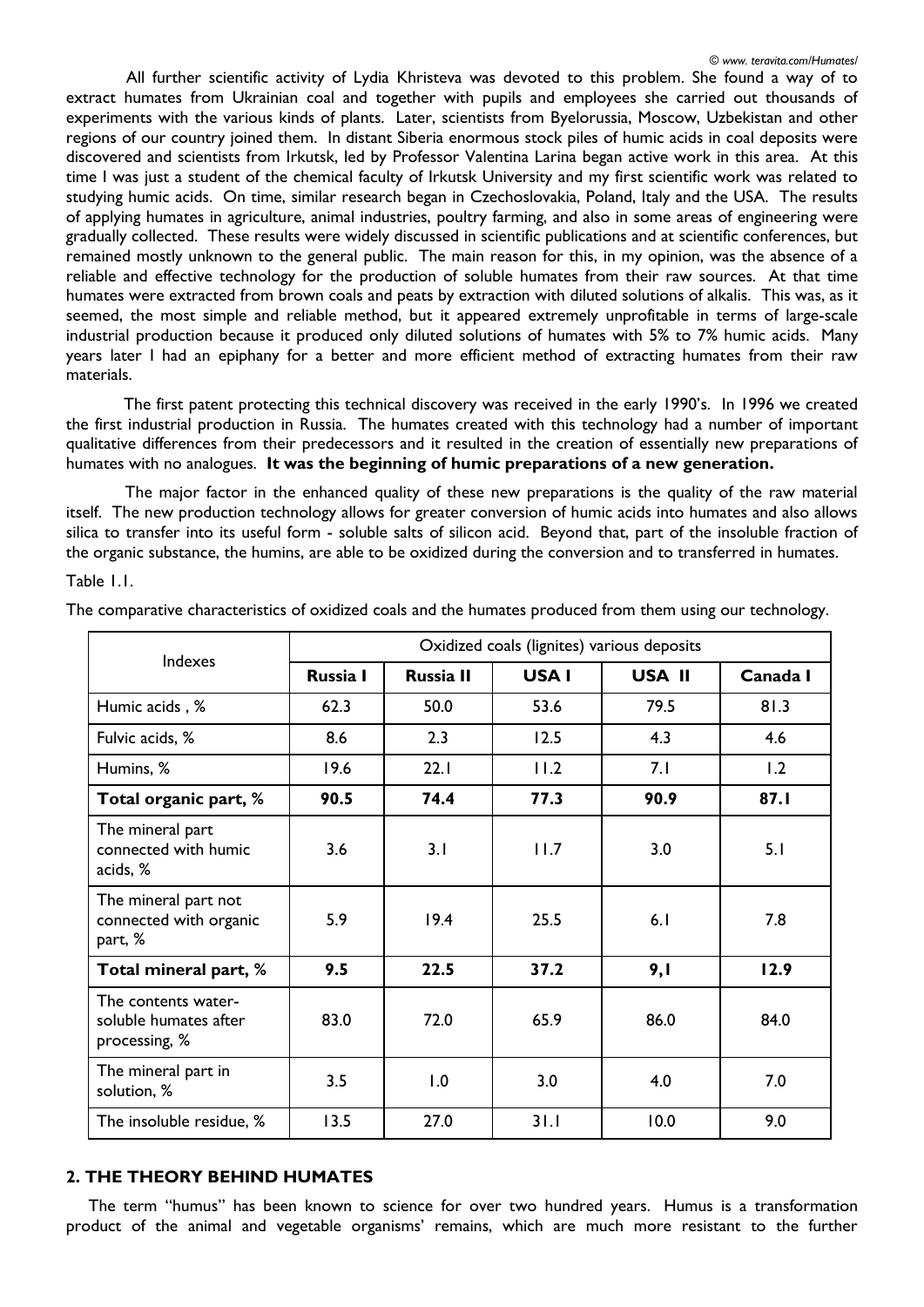decomposition than the initial biomass. Dozens of hypothesises were offered to explain the process of humus formation. None of them gave an exact answer why the relentless process of dead organic matter decomposition in the soil does not come to its completion (which would be carbonic acid and water) but stops at a certain stage, when comparatively simple decomposition products, such as phenols, carbohydrates, and amino-acids transform into much more complex compounds - the humic acids.

Fig. 1. Diagram of the structure of the humic acid fragment.



Humic acid is a substance of very complex structure (its molecular mass is 1500), which is practically insoluble in water, except for a very small part called fulfonic acids.

 These fragments use hydrocarbon bonds to create molecule-forming chains, which in their natural state are rolled into a ball. These balls form large aggregates that constitute the organic part of the soil - humus. Because of their low water solubility, biological activity of the natural humic acids is very poor. Therefore, in order to ensure fertility of the soil, its humus content should be rather high; similar to the famous chernozem (black soils in the south of Russia). However, the treatment of the humic acid by alkaline agents, as Lydia Khristeva did, transforms it into water-soluble salts, sodium and potassium humate.

 $\hat{\mathbf{I}}$  +  $HUMIC ACID + Na OH = HUMATE + Na + H2O$ n na shekarar Nîlî din wekî di navçeya Nîlî û Ser Aliyê û Ser Aliyê din wekî di navçeya Nîlî û Ser Aliyê din k

 The above illustrates how, as a result of this treatment, hydrogen atoms in carboxyl and hydroxyl groups are replaced by alkali-metal ions. As a result of the following dissociation, the humate molecule acquires a charge. These charges are located throughout the molecular chain. The charge-charge repulsion takes place, and the ball unrolls, allowing the humic acid molecules to pass into solution and to become biologically active. Each functional group shown on the fragment has its own function. There are many of these groups, therefore the influence of the humates on all stages of plants' growth and development is versatile. For example, carboxyl (ÑÎÎÍ) and phenol (OH) groups are able to form chelate complexes with microelements and transport them into plants in this form. They also provide a high ion-exchange capacity of these compounds. Other groups, which are called quinones ( $\tilde{N}$ Î=Ñ Í =ÎÑ), contain non-localized charges, which are able to capture and accumulate solar energy. At the right moment, when a vegetable cell needs it, electrons supply the energy to the cell and increase the cell's own energy. These two particular examples illustrate only partially the humates' influence. An important role is played not only by the existence of functional groups but also by their mutual location. Nature made sure they were located in a way that allowed the humic acids and ions of metals to interact in the most optimal direction for plant development.

Analyzing the results of research conducted by different scientists, we were able to create a diagram of the humates' effect on a complex system **water-plant-soil**. (See **Fig. 2**.)

 We determined 16 factors of the humates' effect, and each of them, independently from the others, leads to a certain result. As a pianist touches the piano keyboard and creates a beautiful melody, the humates influence the plants during their different growth stages, which leads to wonderful results. It is no coincidence that the leading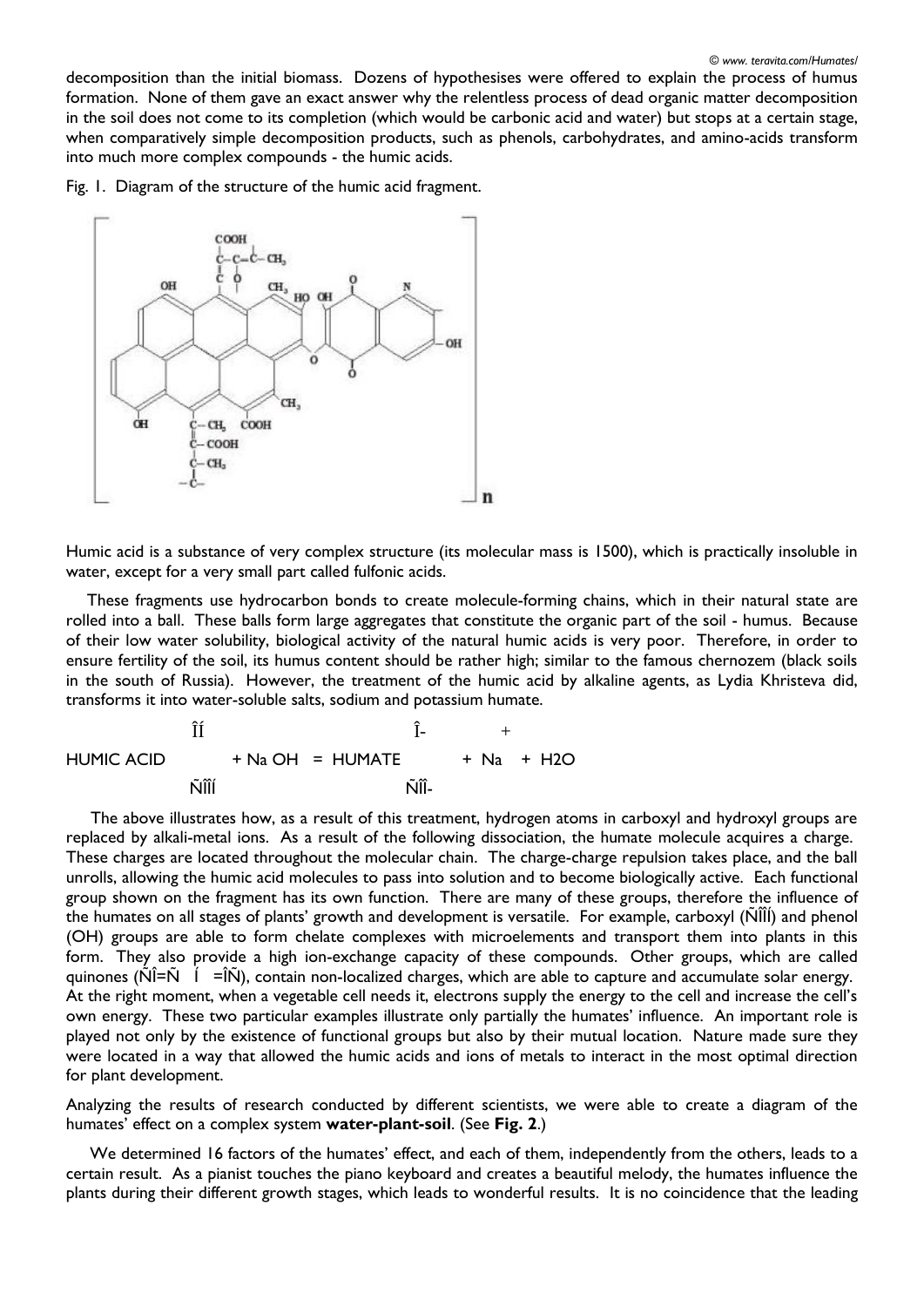*© www. teravita.com/Humates/*

Russian soil scientist, Professor Dmitry Orlov, considers humic acids a connecting link in the evolution of animate and inanimate matter.

Increase of residence un-Development of no-Alcowlerssiem harmes content of ma Acceleration Australiens went all acted strates to demay, chlorophyll womable external factors. **Thornami** ni growth if majuruhun Growth of Cell Energy and intensification of Increase of Membrane Metabolism penetration PLANT VATE **HUMLATI** Change of water structure increase of resultance against disease **SOIL** Activation of increase of Fomation Connection **Formation** Jonnection cnhectic Coloniae Gel Exchange of Khelat of Hervy of inns of αf σſ formation **Carano** growth of Fe # Al Comp-Metalls Pestitories Solls Mineral mac10-**Capacity Bridges** leases organisms Montun Changing intensification Transpor Amm Friedin Friedra Structuring hesification fiom hdof the mod reteation of some **OF HUDALIS E** sergisfion tatgen of laxin of from of Namon phosphustnal Protective mode entimoletina **TIGCTO** mm **citution** elements

**Fig. 2.** Diagram of interaction of the humates and the system **water-plant-soil**

 Let's look at the simple system **humate-water**. The research carried out at Irkutsk University (D. A. Kalabin, D. F. Kushnaryov) found the dependence in NMR spectral parameters of water, its structure, and concentration of the humates dissolved in it. When the concentration of the humate reaches 0.005-0.009% (this particular concentration is recommended for watering plants), 17Î signal increases from 52.7 Hertz to 103 Hertz, which indicates structurization of water.

 The course of the curves in **Fig. 3** shows that the humates cause water to obtain the structure of melted water (previously frozen), which is known to have a medicinal effect on animate organisms and plants.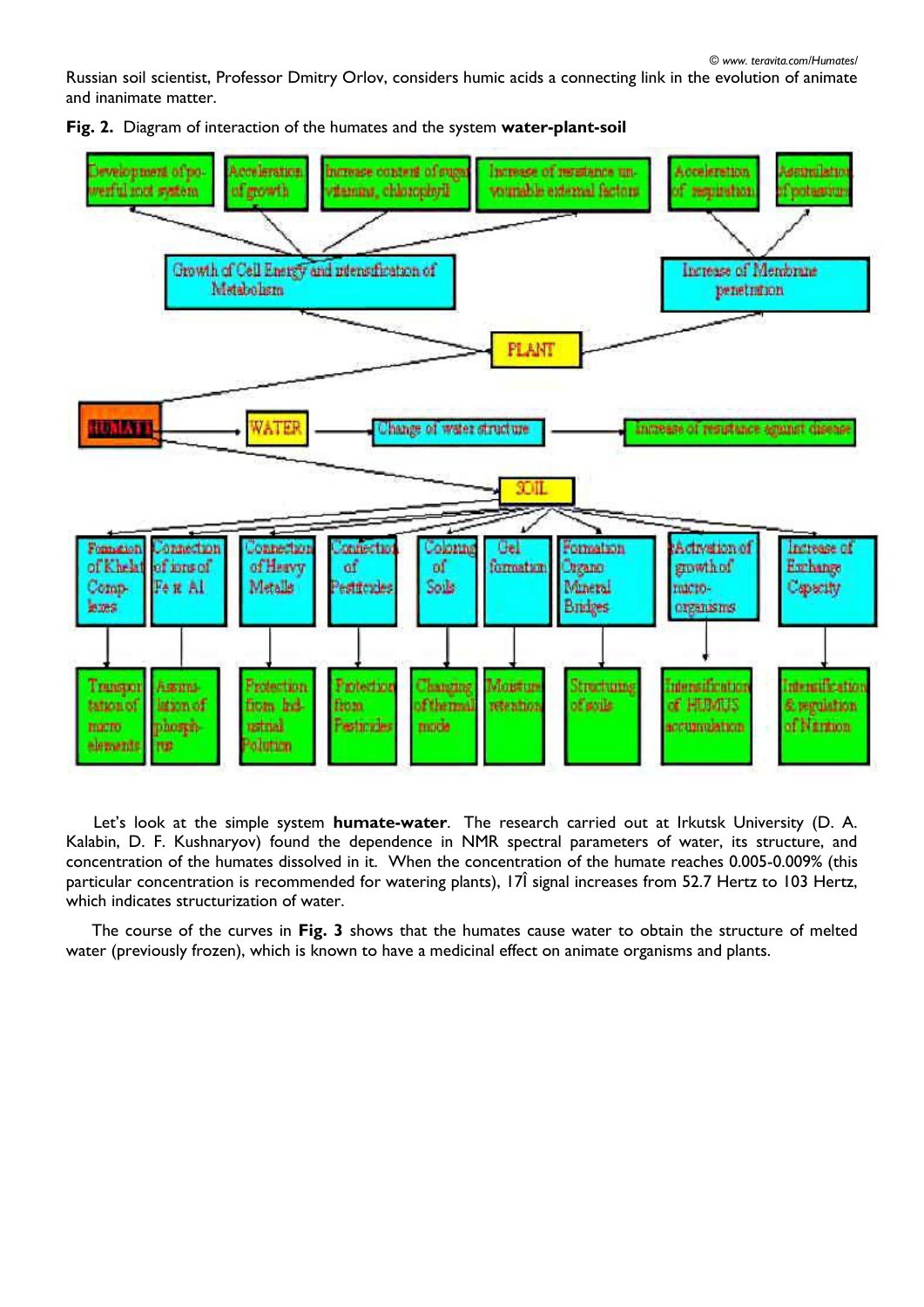#### **Fig. 3.** The connection between value of NMR signal and humate concentration



 The system **humate-plant** can be characterized by two independent processes that are very important to plants' growth and development. *The first process is the increase in the cell's energy and the intensification of ionexchange process as a result of it.* Nature made sure there were quinoid groups in a humic acid structure. Electrons of the four conjugated p-bonds are able to capture a quantum of solar energy accompanied by a transition to a higher energy level. They accumulate the energy and supply it to the cell when needed. It intensifies the ion-exchange process. As a result, the root system develops more rapidly, and special ferments form to improve the plants' resistance to unfavorable conditions, such as drought and frost. These ferments also assist the process of nitrogen assimilability that does not lead to the formation of nitrates. At the same time, the synthesis of chlorophyll, sugars, vitamins, essential amino-acids, and oils accelerates.

*The second process is the increase in penetrability of the cell membrane.* (T. L. Senn and A. R. Kingman, 1973.) It facilitates the penetration of nutrients into the cell and accelerates the respiration of the plants. It is important to point out that this process is rather elective. For example, the penetration of potassium ions increases a hundred times while sodium penetration increases ten times, which favourably influences plants' nourishment.

 A particularly large number of processes can be observed in system **humate-soil**. The humic acids are natural complex generators. All essential microelements, being the variable-valence metals, form chelate complexes with the humates. This is a determinant for plants' nourishment. As for heavy metals, such as lead, mercury, chrome, cadmium, and others, their penetration into fruit and further into the human and animal organisms leads to serious illnesses. The humates form insoluble compounds with heavy metals, which creates the barrier for their penetration into the cell. With the use of space photography, it was established that the regions with soil rich in humates have higher ecological balance in spite of the intensive technogenic pressure. Another important quality of the humates is their ability to bond iron and aluminium ions into complexes, since their excess amount in soil results in poor phosphorus nutrition of the plants. Iron forms complexes with the humates, which ensures its transportation to the plants, while aluminium creates insoluble compounds with the humates, which neutralizes damaging effect of aluminium on phosphates. Long-term wide scale experiments have been conducted in Russia, which showed that humates neutralize the negative effects of residual amounts of pesticides (atrazine was used in tests). It ensures good crop capacity and ecological purity of the product. For the countries with cold and moderate climates it is very important that the humates have the ability to change the colour of soil to a darker colour. Forming the colouring, the humates change thermal conditions. For instance, cold clay soils become warmer. Colloidal structure of the humic acid and the high level of hydrophilicity of terminal functional groups give them the ability to gelatinize. That is how many researchers explain the increase in soil water retention after the humate treatment. This is particularly important for drought-afflicted regions.

 We have already mentioned the important role of interaction between the humates and metals, which results in formulation of complexes and insoluble salts. It was discovered that this process is very important not only for nourishment of the plants but also for soil structuring. The humate reacts with potassium, magnesium, aluminium, and iron that are always present in soil, and forms organomineral bridges that bond mechanical particles of the soil into a life-sustaining structure for micro organisms. This structure is capable of withstanding erosion, retaining water and air, and creating favourable conditions for the existence of the micro organisms. It is no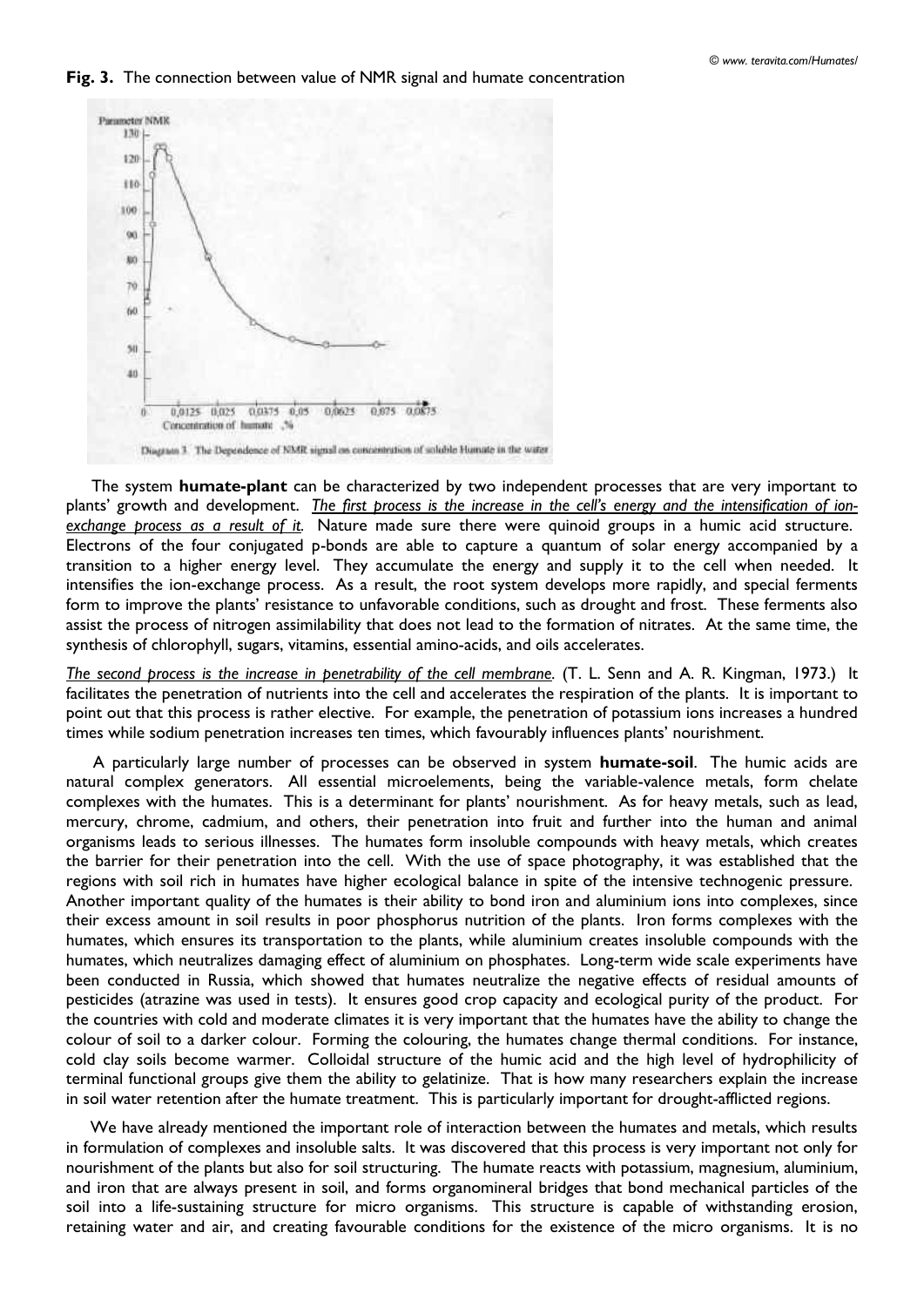coincidence that all researchers have noted the increase in the activity of all types of soil micro organisms with the presence of the humates. Efficient functioning of micro organisms is the vital part of humus formation. That is why the humate treatment is the only effective measure to restore the fertility of soil emaciated by intense exploitation, as well as soil that has not been originally rich with humus.

 Note that the humate molecules, which entered the soil structure as described earlier, contain a lot of functional groups capable of ion-exchange reactions. Therefore, the soil's ion-exchange capacity dramatically increases in their presence. Humates in soil are a treasury where nutrients are stored and supplied to the plants when needed.

 Concluding my remarks to the presented information, I'd like to point out that the acknowledged 16 factors are not the results of purely theoretical preconditions. Both laboratory analysis and wide scale field tests experimentally proved each of them. Naturally, in all cases there has been a general effect of direct increase in crop capacity, quality of the agricultural product, and the ecological purity.

# **3. THE EFFECTS OF HUMATES ON CROPS**

Information from the previous chapters answers the question: Why do humates stimulate growth and plant development? In this chapter I shall try to answer the question: How does this happen? On one level, experience of Humates usage has a 50-year history and during that time a huge amount of practical material has been accumulated, but on another level, the new technology relative to the Irkutsk Humates production, characterizes a new stage of development. Today we have evidence that this new technology allows us to not only decrease production costs, but to produce a new high quality product. Firstly, let us consider the 50-year experience of Humate usage, based on brown coal and peat, then consider and analyse content and quality of Irkutsk humates and the results of their usage.

 Long-term experience in the use of humates in Russia has shown that their presence is important during all stages of plants' development but particularly vital in the early stages. That is why the pre-planting treatment of seeds is very important. Even before germination begins, vital forces are awakened, and the immune system is stimulated. A young sprout develops a strong root system, and its endurance increases. Intensification of the root system growth was studied on barley. (L. Ekaterinina, T. Kukharenko, 1971.) As a result of humate treatment, the root length of the plants increased by 2.5 times, and average stem length increased twice, in comparison with the control group. Similar results were obtained in the course of other research and were confirmed by the experience of California citrus growers. (T. Senn & A. Kingman, 1973.)

 The treatment of seeds is particularly important for potatoes. Soaking the potato tubers in the humate solution prior to planting is practically the only necessary operation in treatment of potatoes, especially since spraying the vegetating potato plants can lead to growth of the over-ground parts of the plant at the expense of the tubers' development. As you will observe in the following photograph, the treatment of the tubers prior to planting results in an increase of quantity and vigour of the shoots.



**Fig. 4.** Potatoes after the humate treatment (right) in comparison with the control group (left). (Photo by V. I. Butakov, Irkutsk, 1998)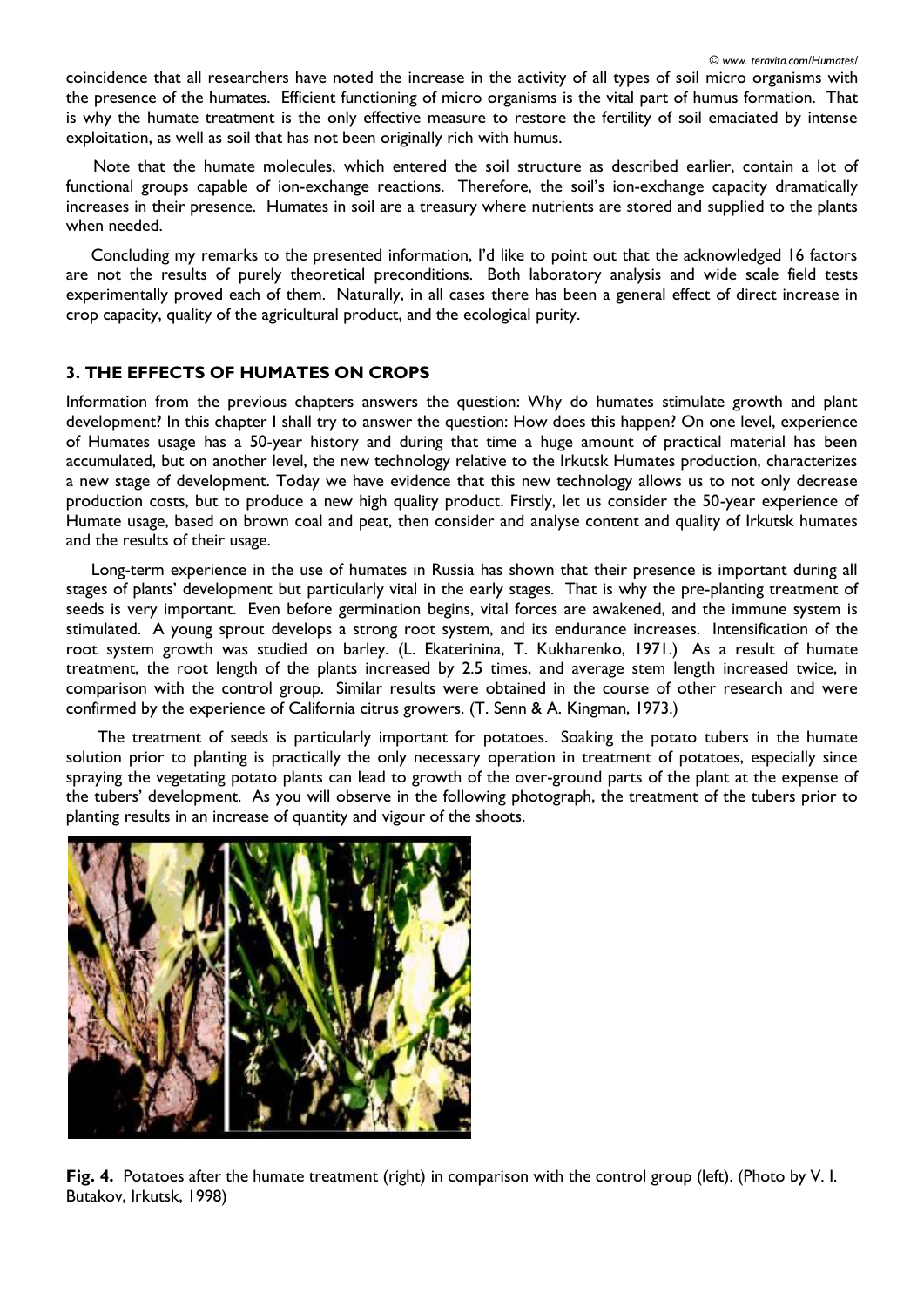Naturally, the strengthening of the root system and stems has a positive effect on crops. As plants develop, however, other factors are involved. A strong, developed root system provides plants with the necessary nutrients of a higher quality. Because they are already a part of a certain organic structure, the humates' chelate complexes with microelements can penetrate into the cell more easily than ordinary ions. The humates increase the penetrability of a cell membrane and, as a result, are conducive to potassium retention in intra-cell fluid, which leads to the increase of cell division. Due to the additional energy supply, a photosynthesis process in the cells proceeds more intensively, leading to an increased amount of chlorophyll. A determining factor in plants' growth, nitrogen assimilation proceeds more rapidly, and nitrate formation is averted. All together, it leads to an increase in crop capacity. Throughout a long-term history of humate use at the experimental fields, plots, greenhouses, and gardens a lot of data has been collected and published. In mean form, these results are presented in the following diagram. (See **Fig. 5**.)



**Fig. 5.** Humates and the increase in crop capacity in agriculture.

 It is important to note that the tests (particularly the ones on vegetables planted in both open and closed conditions) were carried out on a wide scale, which ensured accuracy of the results. For instance, the tests of the oxy-humate preparation were simultaneously carried out at twenty greenhouse farms in Ukraine and Byelorussia. The test technologies included soaking of the seeds prior to planting in water-based humate solution, as well as two-time watering of the vegetating plants and prophylactic spraying with the humates against disease. Complex tests of non-ballast humates educed from brown coal of the Kansk-Achinsk and Dnepropetrovsk coal fields, as well as coal fields near Moscow, were carried out. Tests on vegetables, wheat, cotton, and other cultures were carried out in dozens of hectares of open fields in different regions of the country. Average humate consumption amounted to 5-10 kg/hectare or 400 litters of 0.005% solution per treatment. When the first industrial production of ballast humates was established during the 1960s in Ukraine, at the Semenovsky mineral wax works, up to 60 tons per year were used for agricultural needs.

### **Thus, with this extensive research it was established that humates are conducive to a direct increase in the yield capacity of most agricultural crops.**

Important data in humate use in floriculture was also published. The root and non-root treatment of arboreal plants (such as Crimean pine), shrubs (three types of roses), and lianas by the ammonium humate was tested at the Donetsk botanical gardens. (Science Academy of Ukraine.) The increase in growth of these plants, particularly of roses and lianas, by the end of vegetation reached 1.3-2 times, compared with the control group. In 1990-1992, humates were used for treatment of roses, tulips, hydrangea cuttings, and socotra, as well as for singling of plants. In all cases, the flowering accelerated by 5-10 days, while the amount and size of the buds and their stamina improved. Other research proved the effectiveness of humate use in ornamental gardening.

**Irkutsk Humates** the mentioned data was published in the 1960s-1980s, and it generalized the experience of using the humates educed according to the old extracting technology. These humates were educed from Belo Russian peat and brown coal from Ukraine, the Kansk-Achinsk coal fields, as well as coal fields near Moscow. As it was mentioned earlier, these products were not cost-efficient, and their use in the republics of the USSR was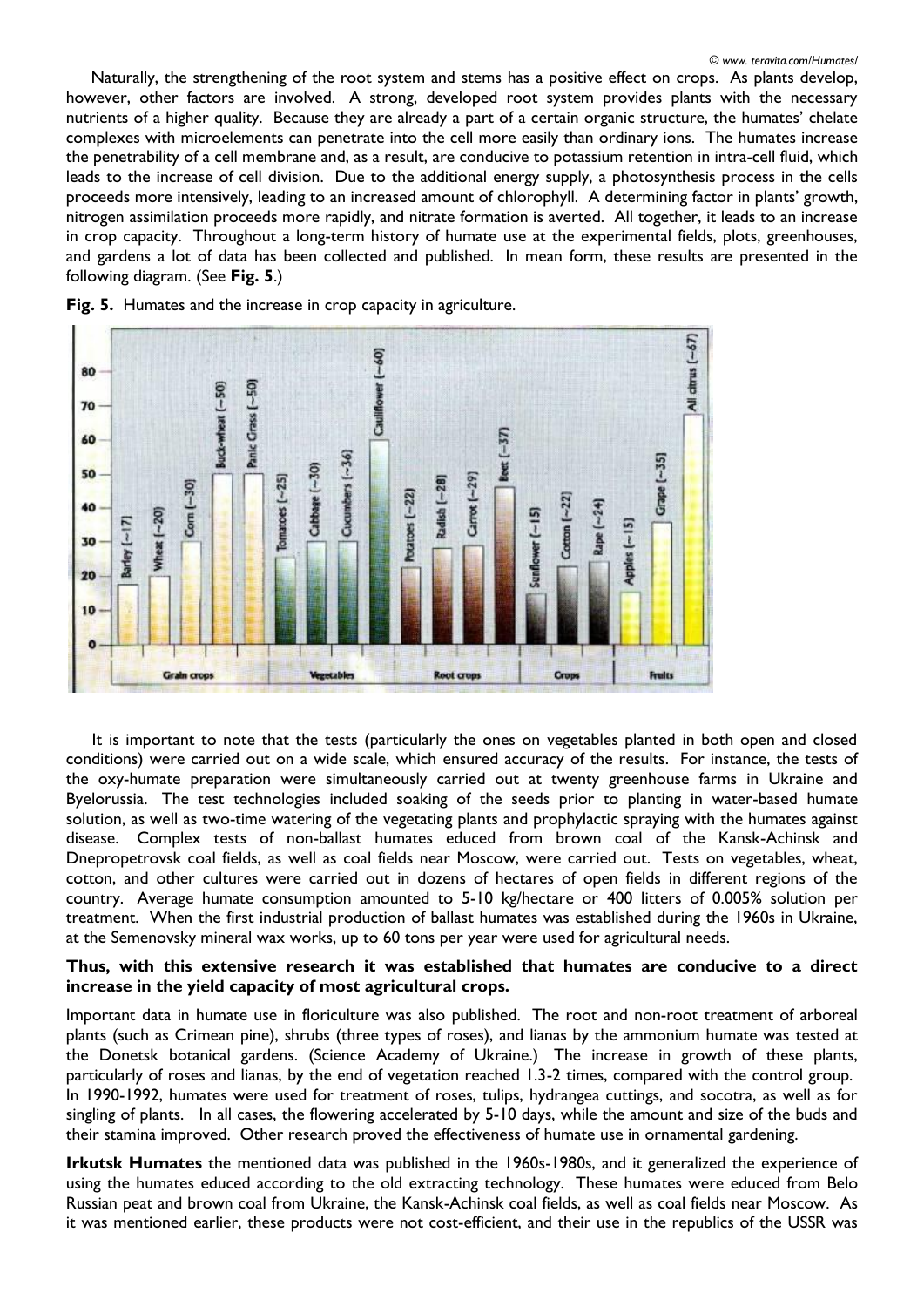confined to individual, though wide scale, tests. With the creation of the Irkutsk high-concentrate humates, substantial changes took place, both quantitative and qualitative. It was proven by new research and by field tests carried out in the Irkutsk region during the last three years.

 Obviously, the quality of any preparation depends on its composition, which in turn depends on the initial raw materials. Brown coal and peat contain a 25% to 50% mineral component that is mostly composed of silicon compounds, as well as calcium and magnesium salts. After alkali treatment, these salts, along with the humic acid salts, pass into solution in high concentrations. They form water-insoluble compounds with low biological activity. That is why many technological conditions recommend acid pre-treatment of raw materials prior to alkali treatment in order to remove most of the mineral ballast. However, the process was so complicated by this operation that it was not widely used in practice. It also made the process much more expensive and presented the problem of acid waste treatment. The technology developed to produce Irkutsk humates is free of these drawbacks because it uses naturally oxidized coal of weathering crust, containing at least 75%-80% humic acid and not more than 8%-10% mineral compound. It also allows further oxidation of the coal during the process, which increases the output of biologically active components. Thus, Irkutsk humates contain a minimal amount of both mineral and organic ballast. **Table 1** (See below) is based on the research data obtained during the studies of different humates with the use of NMR spectroscopy at Irkutsk university. (B. Levinsky, D. Kalabin, D. Kushnaryov, 1995.)

| Source of<br>Sample                                                   | The<br>contents<br>of ash in<br>the initial<br>raw<br>Material,<br>% | The<br>general<br>contents<br>of<br>humates<br>in<br>commodit<br>y product,<br>% |     | Fragmentary structure on functional groups, % |     |                                              |                                             |                                                          |      | Total, %            |
|-----------------------------------------------------------------------|----------------------------------------------------------------------|----------------------------------------------------------------------------------|-----|-----------------------------------------------|-----|----------------------------------------------|---------------------------------------------|----------------------------------------------------------|------|---------------------|
|                                                                       |                                                                      |                                                                                  | s   | s                                             | 's  | Ketone Kinone Carboxyl Polypheno<br>replaced | Aromatics Aromatic<br>&<br>Heterocycl<br>es | profanatioBiologicallBiologicall<br>n atoms<br>of carbon |      | y active y inactive |
| "Gumat<br>LTD'<br><b>IRKUTSK,</b><br><b>RUSSIA</b>                    | $8 - 10$                                                             | $70 - 80$                                                                        | 1,7 | 3,4                                           | 6,8 | 19,4                                         | 7,8                                         | 44,7                                                     | 83,8 | 16,2                |
| "MARS<br>Ltd"<br>Stupino,<br><b>RUSSIA</b>                            | $29 - 32$                                                            | $24 - 26$                                                                        |     |                                               | 0,4 | 26,3                                         | 7,1                                         | 46,4                                                     | 79,9 | 20,1                |
| Joint-stock<br>company<br>"KUBOST"<br>MOSKAW,<br><b>RUSSIA</b>        | $36 - 43$                                                            | $19 - 20$                                                                        |     | 0,5                                           | 1,0 | 29,05                                        | 5,4                                         | 36,5                                                     | 72,6 | 27,4                |
| <b>SPP</b><br>"VIOST"<br><b>MOSKAW</b>                                | $29 - 32$                                                            | $24 - 26$                                                                        |     | 0,8                                           | 1,0 | 30,7                                         | 5,0                                         | 24,9                                                     | 62,4 | 37,6                |
| The plant<br>of ozokerit<br><b>ALECSAN</b><br>D-RIA<br><b>UKRAINA</b> | $20 - 24$                                                            | $35 - 36$                                                                        | 0,8 | 0,9                                           | 3,1 | 24,2                                         | 5,6                                         | 28,8                                                     | 63,4 | 36,6                |

**Table 1.** Characteristics of the commercial samples of humates.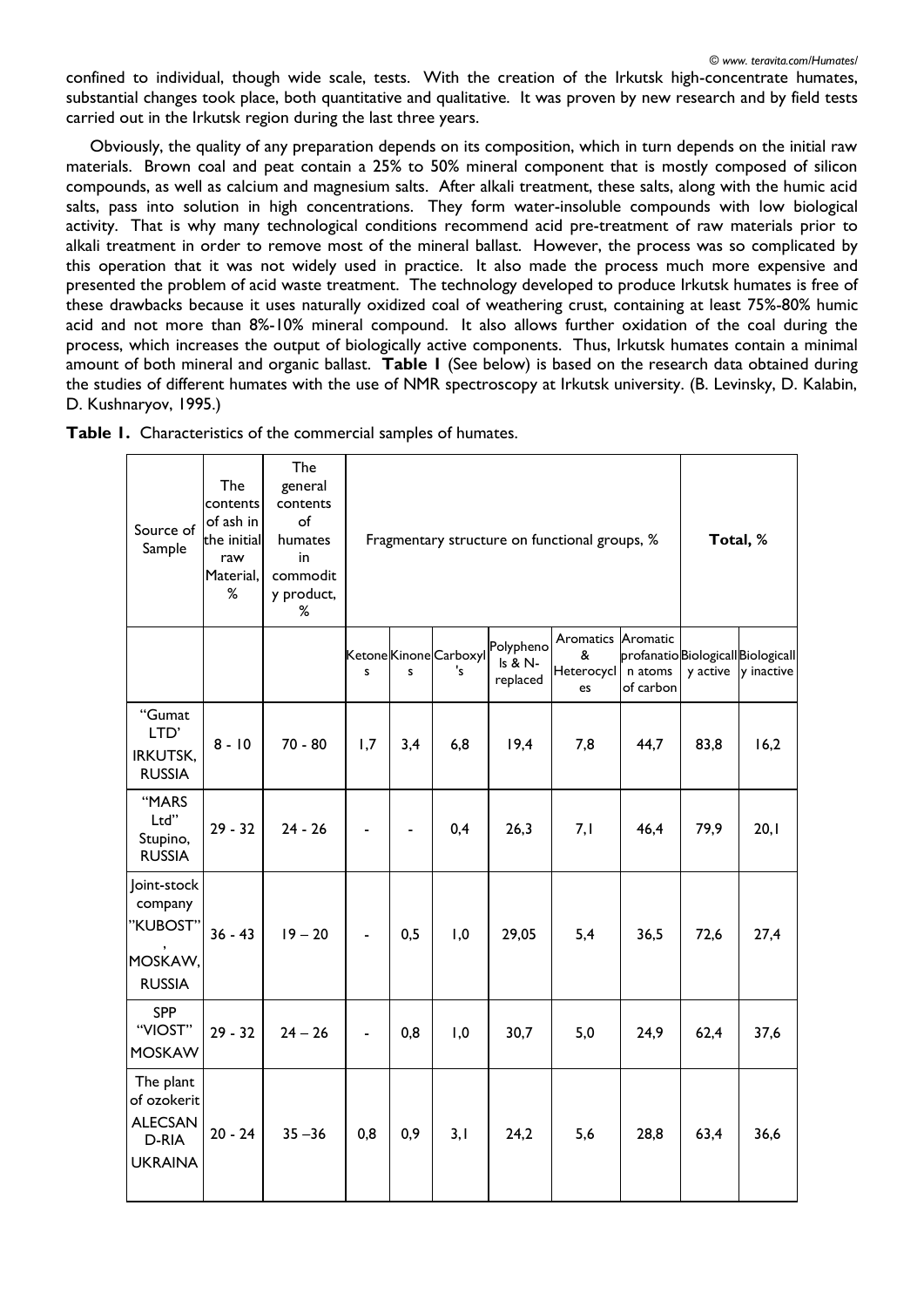It was discovered that Irkutsk humates contain more biologically active components, and it directly affects their use. Practical tests confirmed it. In 1996, the experiments on potatoes and oats were carried out. (M. Butyrin.) The results showed crop capacity of potatoes and oats increased by 22% and 61%. Particularly good results were obtained when testing cucumbers and carrots, with a crop capacity increase of 80% and 60%. These are twice the average indices in the diagram.

 The data presented in **Fig. 6** is particularly important. It shows the connection between the humate solution concentration and the crop capacity of carrots. The extreme increase in the crop capacity when the concentration reaches 0.015% (0.009% of pure humate) confirms, once more, our recommendation of using only diluted solutions, accordingly to data in **Fig. 3**.



Diagram 7. Effect of a variable concentration of Humate solution on carrot yeild

**Fig. 6.** Above. The connection between the increase of the crop capacity in carrots and the humate concentration in the spraying solution.

Other interesting data was obtained in strictly comparable conditions when testing cucumbers. Mineral fertilizer and humus were used on the control group, while the humates were used along with the same fertilizer on the experimental group. A total of 30 kg of humate per hectare was used to spray crops four times a season with 0.015 % humate solution. The seeds were also soaked for 48 hours in 0.04% humate solution prior to sowing. The results of these experiments are presented in **Table 2**.

#### **Table 2**

The effect of humates on cucumber crops. (Irkutsk young naturalist station, 1997.)

| <b>Indices</b>                | Humate tests | Control group |
|-------------------------------|--------------|---------------|
| Date of sowing                | 13.06.97     | 13.06.97      |
| Beginning of flowering        | 15.07.97     | 17.07.97      |
| Average flower-bearing amount |              | 4             |
| Beginning of ripening         | 27.07.97     | 02.08.97      |
| Crops, ton/hectare            | 45           | 25            |

 Along with the published results of the tests, there are also the experiences of gardeners, who used the humates for a number of years. Some of them achieved unique results in taking of cultivated trees (their stamina improves), as well in increasing the crop capacity of potatoes (60-90 tubers per plant) and strawberries (flowerbearing increased up to 120-170 per plant). However, in some cases there were no visible results. We will mention the possible reasons for that later, when we talk about the use of humates. It is important to realize that the increase in crop capacity is just a visible effect of humate use. It is neither the only nor the most important effect, since there are many other means to increase the crop capacity. Other effects of humic preparation use include an increase in the quality of the produce.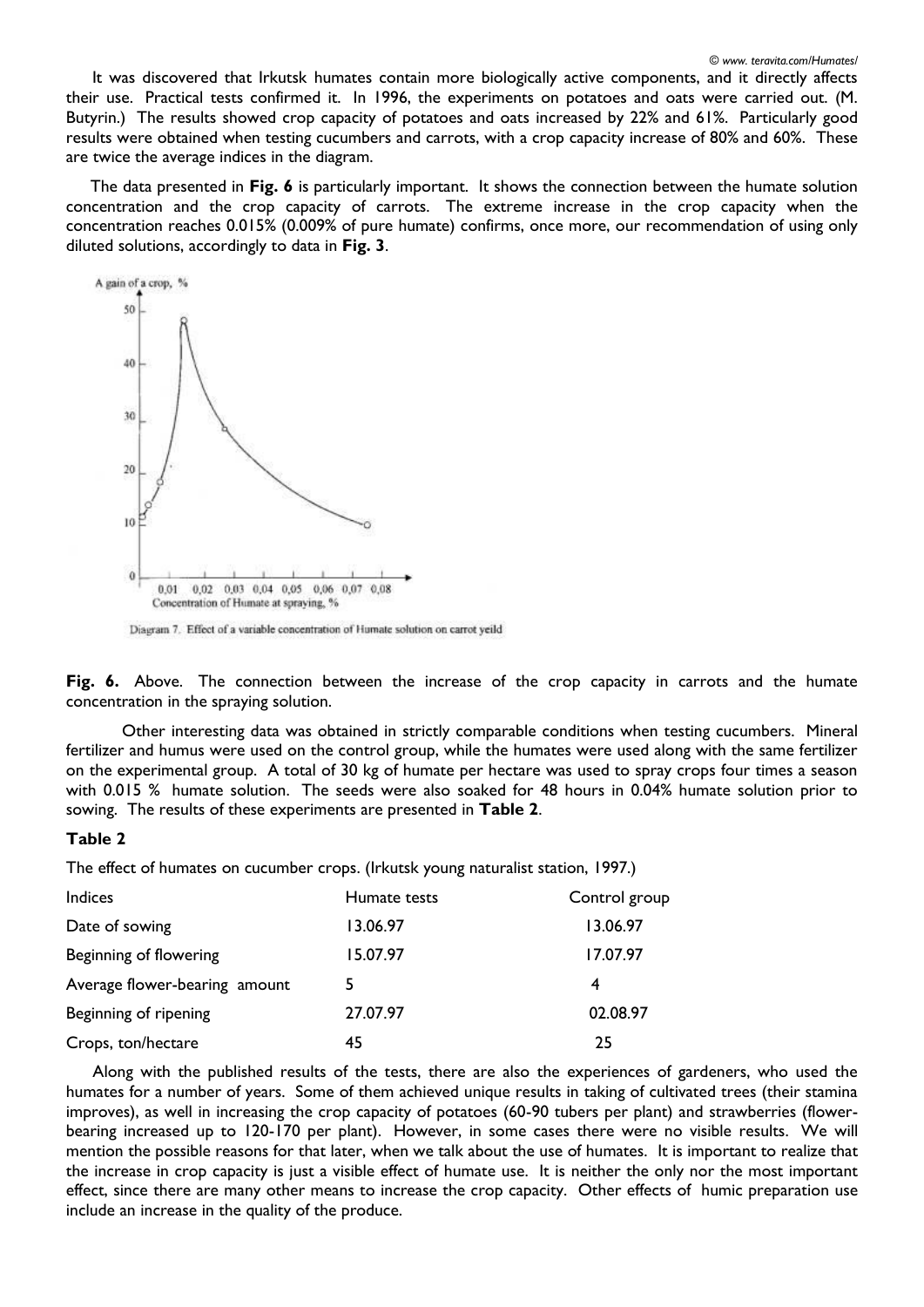### **4. HUMATES AND THE QUALITY OF PRODUCE**

 One of the most important biological activity factors of humates is the quality characteristics of the produce. Wide research noted the increase in produce quality which was achieved in two independent ways: by accumulating biologically active nutrients and by decreasing the amount of harmful admixtures. The latter happens due to the protective effect of humates and will be looked at in detail in the next chapter.

 Nutrition value and taste quality of the produce depends on its vitamin, sugars, phosphorus, nucleic acid, and oil content. Data published in the 1970s is summarized in the following diagram. (See **Fig. 7**.)



**Fig. 7.** Humates and the quality of produce.

 We can see that an increase in the vitamin and sugar content takes place in the presence of the humates, and it determines taste and goodness. Unfortunately, the quantitative data on the Irkutsk humates is not available yet, however, we have a number of interesting feed-backs from our foreign customers. The New Zealand company "BioStart" tested our humates in vineyards and reported a considerable improvement in vine quality. Farmer George Moala (Tonga) wrote to us, "I used your product on six hectares of watermelons. Even though the increase in crop capacity was not tremendous, the watermelons ripened a week earlier, and, most importantly, **I have never eaten such sweet watermelons**."

**The use of humates guarantees high quality, vitamin-rich produce.**

### **5. THE PROTECTIVE EFFECT OF HUMATES**

 The increase in ionized radiation and pollution of our environment with herbicides, pesticides, heavy metal compounds, and other toxic mutagenic and carcinogenic substances presents a real danger to living organisms today and their progeny in the future. Considering the soil pollution by water soluble heavy metal salts in the industrial regions and the long-term excessive use of mineral fertilizer, pesticides, and herbicides in agricultural regions, the crops, particularly vegetables and root-crops, accumulate excess amounts of harmful admixtures. That is why the creation of pure agricultural technologies is one of the most important tasks of our time.

The protective effect of humates develop in the following directions:

- 1. Protection from radioactive irradiation and its consequences.
- 2. Protection from harmful admixtures in the atmosphere, soil, and subsoil waters in technogenic districts.
- 3. Protection from the consequences of the pesticides and other chemicals used in agriculture.
- 4. Protection from unfavourable environmental factors in zones of risky agriculture.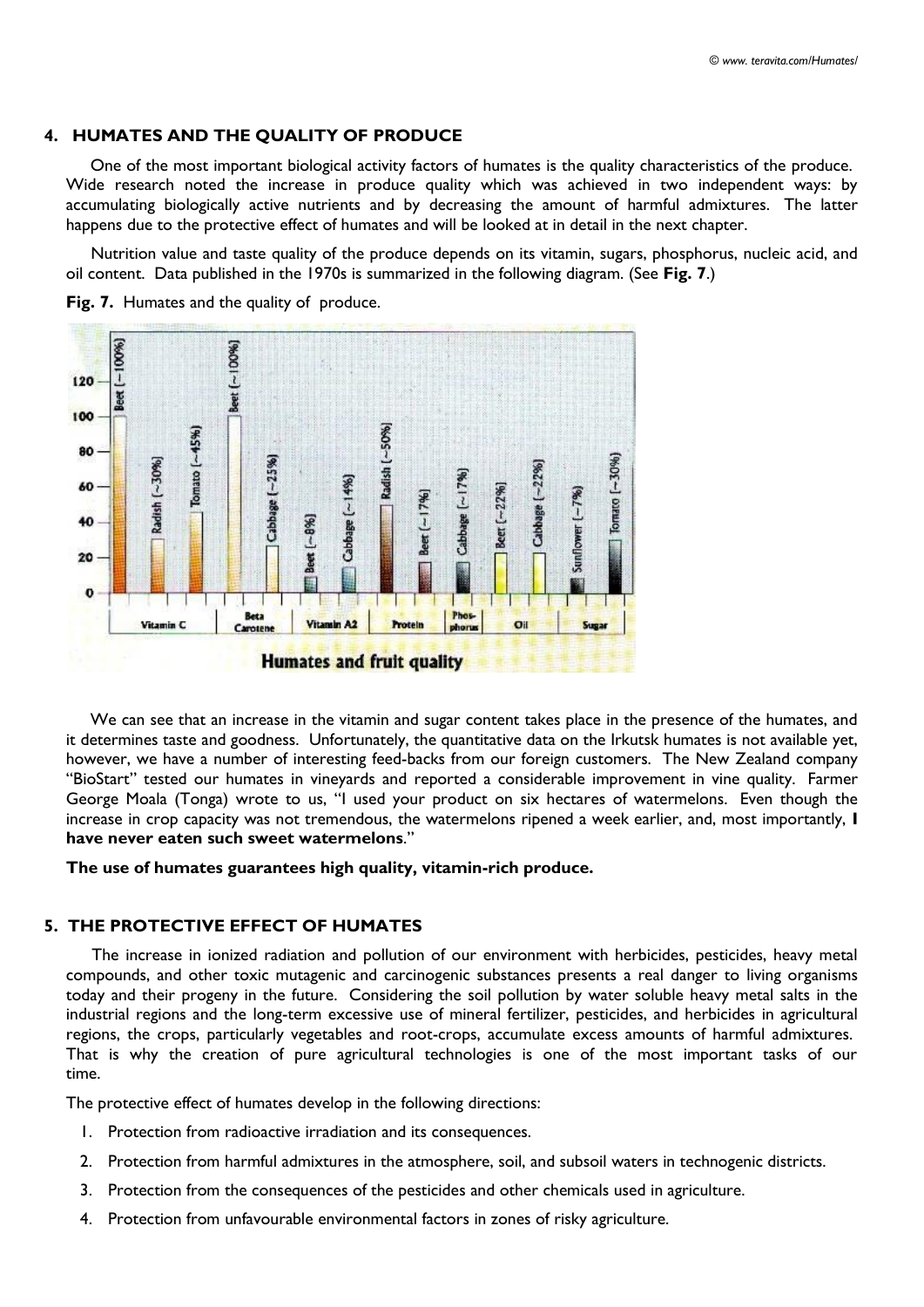5. Decrease in content of the nitrates that form when nitrogen fertilizer is used.

 Long-term research showed that humic substances bond many organic and non-organic substances into poorly soluble or insoluble compounds, which prevents their penetration from soil into subsoil waters and growing plants. It reduces the toxic effect of residual amounts of herbicides, soil polluting radio nuclides, heavy metals, and other harmful substances, as well as radiation and chemical contamination. Tests showed that even after 50% affection of the plant, its vital functions are completely restored due to the humic preparation effect. This unique quality of humates is particularly important for the regions in Russia, Byelorussia, and Ukraine that are contiguous to the Chernobyl region. In the future it could be used to gradually restore contaminated land.

 Modern floriculture is not possible without the use of different chemicals necessary to fight weed, pest, and plant disease. It is widely known, however, that the use of those chemicals causes a number of negative effects due to their accumulation in the soil. The infamous fact of DDT accumulation led to its complete banning. However, DDT appearance still occasionally occurs in crops. Science proved that sodium humate reduces the damaging effect of the pesticide atrazine by increasing its decomposition, which leads to an increase in the crop capacity of barley.

 The use of humates in zones of risky agriculture is particularly important. Unfortunately, most territories of Russia can be considered risky. In the south, the humates help to fight the effect of droughts, since it has been established that the humate treatment of plants ensures their drought resistance. In Siberia and in the north of Russia, humate treatment can save the plants from late frosts. In the 1960s, a corn crop was saved by colleagues of Irkutsk university, after an unexpected frost. In 1996, in the Angarsk region, a strong frost happened on the 19th of June. The parts of the potato fields that had been treated with the humates were the only undamaged parts.

 Watering soil with a 0.01% humate solution substantially increases the biological activity of the soil and boosts plants resistance against the harmful waste in technogenic zones of chemical and coking industries. In 1998, in Buryatia, wide scale tests were carried out in treating of saline soils with humates. The results showed a 214% increase in crops of green herbage, in comparison with the control group.

 The ability of humates to create complexes and their high sorption activity are used to bond the ions of heavy metals in contaminated soil. That is why increased amount of humates (up to 20-30 kg per hectare) should be used on contaminated soil to ensure the contact and create favourable conditions for forming of complexes.

### **Humates accelerate water-exchange processes and physiological processes in the cell and participate in oxidation processes at the cell level. They are conducive to complete assimilation of mineral nutrients in the plant, particularly in abnormal cases, such as saline soils, drought, and other unfavourable environmental factors.**

 An important quality of humates is their ability to decrease the level of nitrate nitrogen in produce. It was proven by tests on a variety of crops (oats, corn, potatoes, root-crops, lettuce, cucumbers) that humate use decreases the nitrate content by 50% on average. At the Dnepropetrovsk agricultural institute, field tests were carried out on chernozem soils. Two crop cultures were tested - corn and barley (as second in the crop rotation). The herbicide atrazine (4 kg per hectare) was used on the corn. The results showed that atrazine reduced the growth of weeds by 80% and increased the crop capacity of the corn by 19%-20%. However, the residual amounts of the herbicide reduced the crop capacity in barley, which was sown after the corn in crop rotation, by 16%. The use of sodium humate considerably changed the situation. It stimulated corn growth and increased the crop capacity by an additional 10%, while the nitrates content (NO3) in the corn of honey and pearl ripeness decreased from 280.1 mg/kg to 199.7 mg/kg in laboratory tests and to 707 mg/kg in field tests. Barley grown after the corn was noted to improve its germination, growth, and mass gaining, while containing less atrazine and more chlorophyll in the leaves. The crop capacity of the barley increased by 5.2 centner per hectare, with a total crop capacity reaching 30.9 centner per hectare. It was also noted that the atrazine content in the final produce decreased by 52%-71%, which made it an ecologically pure produce.

Thus, humic preparations are the reliable protection for plants and crops against harmful admixtures from our environment (soil, subsoil waters, rain-water, and the atmosphere), which is more polluted each day. They also protect crops from unfavourable environmental factors (drought, ionizing radiation, etc.).

### **6. THE EFFECTS OF HUMATES ON SOIL**

 The fertility of the soil was always related to its humus content. It was determined that humic substances participate in the regulation of most important characteristics. *First of all*, they are accountable for the colouring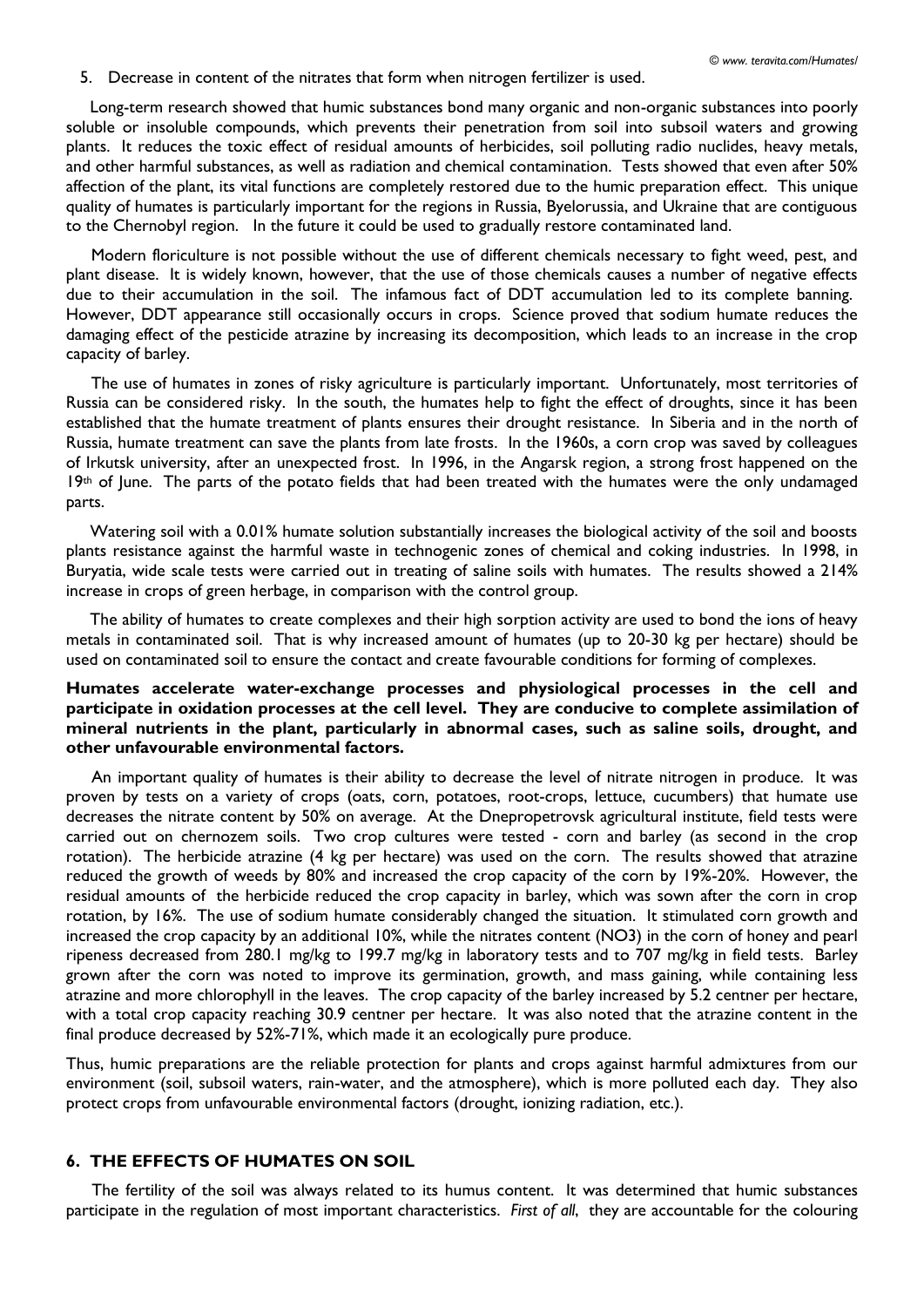and, therefore, thermal conditions. It is particularly important for cold clay soil which under the effect of humates becomes warmer. *Secondly*, long-term humate treatment is conducive to the improvement of soil structure. When humates enter the soil, they form potassium and magnesium humates that bond mechanical element of the soil and act as organo-mineral bridges between aggregates. *Thirdly*, one of the important qualities of humates is their ion-exchange activity. It ensures humates' ability to regulate the process of transformation of mineral nutrients in soil-plant system. *Fourthly,* humate treatment increases water saturation of soil. It is particularly important for sandy soils. Its water saturation ability increases by more than ten times after humate treatment. The same principal applies when preparations are used for melioration. *Fifthly*, the most important challenge of our times is restoration of the fertility of the soil in suburban zones of the industrially developed regions. Modern ecological overload makes the soil's natural self-rectification with micro-organisms insufficient. Traditionally, organic fertilizers (manure, compost) were used to increase biological activity of the soil and to improve its selfrectification. However, in spite of high nutritious value of these products, their bond with organic mass is too close, and it decreases their assimilation. That is why these products are used in large quantities (up to 60-80 ton/hectare). Introduction of humic substances solves the problem very effectively.

**Humic substances determine the structure and the fertility of the soil. They are an effective measure in solving ecological problems, such as pollution of soil and subsoil waters by chemicals used in agriculture.**

# **7. HUMATES AND CHEMICAL FERTILIZERS**

consumption. (Lee & Bartlett, 1973.)

 Intensive agricultural systems demand the use of large quantities of mineral fertilizers in order to supply the plants with basic micro-elements, such as nitrogen, phosphorus, and potassium. In doing so, we often forget that mineral fertilizer is for plants what illegal drugs are for sportsmen - you can immediately see high results but tend to ignore the future consequences. The higher the amount of mineral fertilizer used, the more intensive is the erosion of the soil, the poorer the soil's humus content, and the environment is more polluted. The problem of effective mineral fertilizer assimilation is central in plant-growing. The difficulty of its solution lies in the fact that water soluble potassium and nitrogen fertilizers are easily washed out of the soil, while phosphorus fertilizers, on the contrary, bond with ions of Ca, Mg, Al, and Fe that are present in soil and form inert compounds, which are inaccessible to plants. The presence of humic substances, however, substantially increases effective assimilation of all mineral nutrition elements. It was shown in the tests of barley that humate treatment (with NPK) improved its growth, development, and the crop capacity while decreasing the use of mineral fertilizer. (V. Kovalenko, M. Sonko, 1973.) The tests on wheat showed that one-way use of nitrogen fertilizers on winter wheat crops did not have a high positive effect on the crop capacity, while its use along with humates and super phosphate achieved an expected positive effect. (L. Fot, 1973.) Interestingly, the mechanism of interaction between humates and microelements of mineral nutrition is specific for each of them. The positive process of Nitrogen assimilation occurs due to an intensification of the ion-exchange processes, while the negative processes of "nitrate" formulation decelerates. Potassium assimilation accelerates due to a selective increase in the penetrability of cell membranes. As for phosphorus, humates bond ions of Ca, Mg, and Al first, which prevents the formation of insoluble phosphates. That is why the increase of humate content leads to an increase of the plant's phosphorus

# **Therefore, the combination of humates and mineral fertilizer guarantees their effective assimilation by plants.**

 Thus, the idea of combined use of humates and mineral fertilizer naturally comes to mind. Creation of such a combined fertilizer is a new step in plant-growing development. It was no coincidence when over ten years ago an Italian company, "Vineta Mineraria," published a project, "Umex: a new technological tool at service for agriculture of 2000." This project was about establishing the production of humate-coated granulated nitrogen, potassium, and phosphorus fertilizers. From 1988 to 1990, in Byelorussia, the vegetation field tests and production experiences were carried out to comparatively study new humate-coated forms of mineral fertilizers, such as urea, super phosphate, and potassium chloride, produced in Italy and Russia. The tests showed that use of humate-coated urea in the production experiences with potatoes increased the crop capacity by an average of 28-31 centner/hectare, whilst at the same time decreasing the nitrate content by 40%, in comparison with the control group (urea). For root-crops, the crop capacity reached 200-220 centner/hectare, with an improvement in the quality of the produce. However, in spite of the impressive results, this project was not developed further, and these new preparations did not appear on the international markets. Perhaps, the high cost of the humates, in comparison with the mineral base, was the reason, so the new type of fertilizer was not competitive. However, with the new manufacturing technologies today, these materials can be cost-effective in modern agriculture.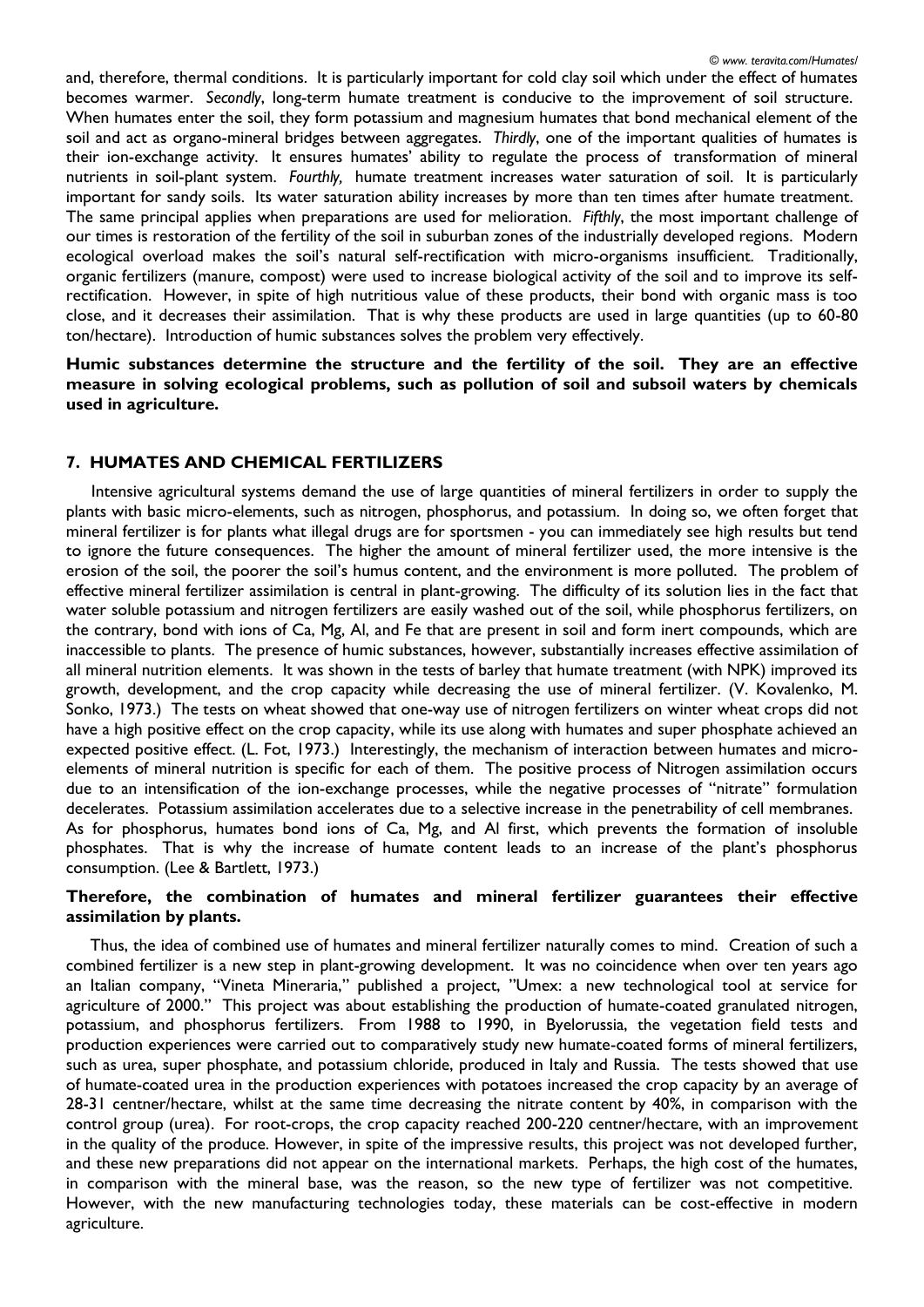Other important components of plants' nutrition are micro-elements - Fe, Cu, Zn, B, Mn, Mo, Co. Plants use a very small amount of them, measured in one thousandth or one hundred thousandth of a percent. Nevertheless, they are vital to plants' development. For instance, boron resists certain diseases and increases the amount of ovaries and vitamin content in fruit. Manganese is vital for the photosynthesis process and the formulation of vitamin C and sugars. Copper assists in albumen synthesis, which ensures drought and frost resistance in plants, as well as their resistance to fungal and viral infections. Zinc is part of many vegetable ferments participating in fertilization, breathing, albumen, and carbohydrates synthesis. Molybdenum and cobalt are important to nitrogen assimilation from the atmosphere. Considering what was said in previous chapters, the readers might pay attention to our explanations of similar effect. We explained it was due to humate use. But if you consider that the humates transport micro-elements to plants most efficiently and form complexes with micro-elements that are easily assimilated by plants, the seeming contradiction is easily resolved.

 Humic acids form complexes naturally. For thousands of years, they accumulated vital elements. When applied, humic acids also extract these vital elements from the soil in an accessible way for plants to form. For example, iron and manganese, according to respected professor D. Orlov, are assimilated only in humic complex form. Research by A. Karpukhin showed that the presence of these complexes determine the mobility of most macro- and micro-elements and their supply and travel inside plants' organs.

**Therefore, treating vegetating plants with humates ensures their continuous nutrition with vital macro- and micro-elements.**

# **8. HUMATES AND ORGANIC FERTILIZERS**

# **"Humus is the basis of soil fertility. Humate is the concentration of humus's vital forces."**

 We can conclude that humate is an alternative to all types of organic fertilizers, such as humus, compost, biohumus\*, organic ooze, peat, and others. Furthermore, we have objective data to confirm this conclusion. (See **Table 4**.)

*\* bio-humus - a mixture of processed poultry manure using California worms and soil. It is produced in Russia and Ukraine.* 

| Type of       | Dose quota,    | Average crop capacity, |      | Increase in crop capacity, |       |
|---------------|----------------|------------------------|------|----------------------------|-------|
| Fertilizer    | ton/hectare    | Centner/hectare        |      | centner/hectare            |       |
|               |                | <b>Potatoes</b>        | Oats | Potatoes                   | Oats  |
| The control   | $\blacksquare$ | 9                      | 138  | ٠                          |       |
| Manure        | 20.00          | 42                     | 174  | 23.0                       | 36.0  |
| Bio-humus     | 6.00           | 36                     | 174  | 17.0                       | 36.0  |
| NPK           | P K<br>N       | 43                     | 216  | 24.0                       | 78.0  |
| Humate        | 0.06           | 44                     | 222  | 25.0                       | 84.0  |
| Humate+ N P K | 0.06           | 58                     | 282  | 39.0                       | 144.0 |

**Table 4:** Humates' effect on crop capacity in comparison with organic and mineral fertilizers

However, let's not rush conclusions before considering the essence of this problem. After carrying out many years of experiments, the Russian soil science concluded that combined use of manure (20 ton/hectare) and mineral fertilizers (N P K) was conducive to sustaining humus balance in the soil. However, the cost of applying manure in such large quantities decreases the profitability of the process. Data in **Table 4** shows that an exchange of 20 tons of manure for 120 lbs of humate is more profitable and leads to more productivity. Comprehensive proof can be obtained through many years of experiments. Naturally, we do not have this data yet. We have mentioned earlier that one of the most important factors in humus composition and accumulation is the effect of micro-organisms. Scientific studies in many countries showed that humates stimulated the development of all soil micro-organisms, such as fungi, bacteria, and ray fungi (actinomycetes). They increased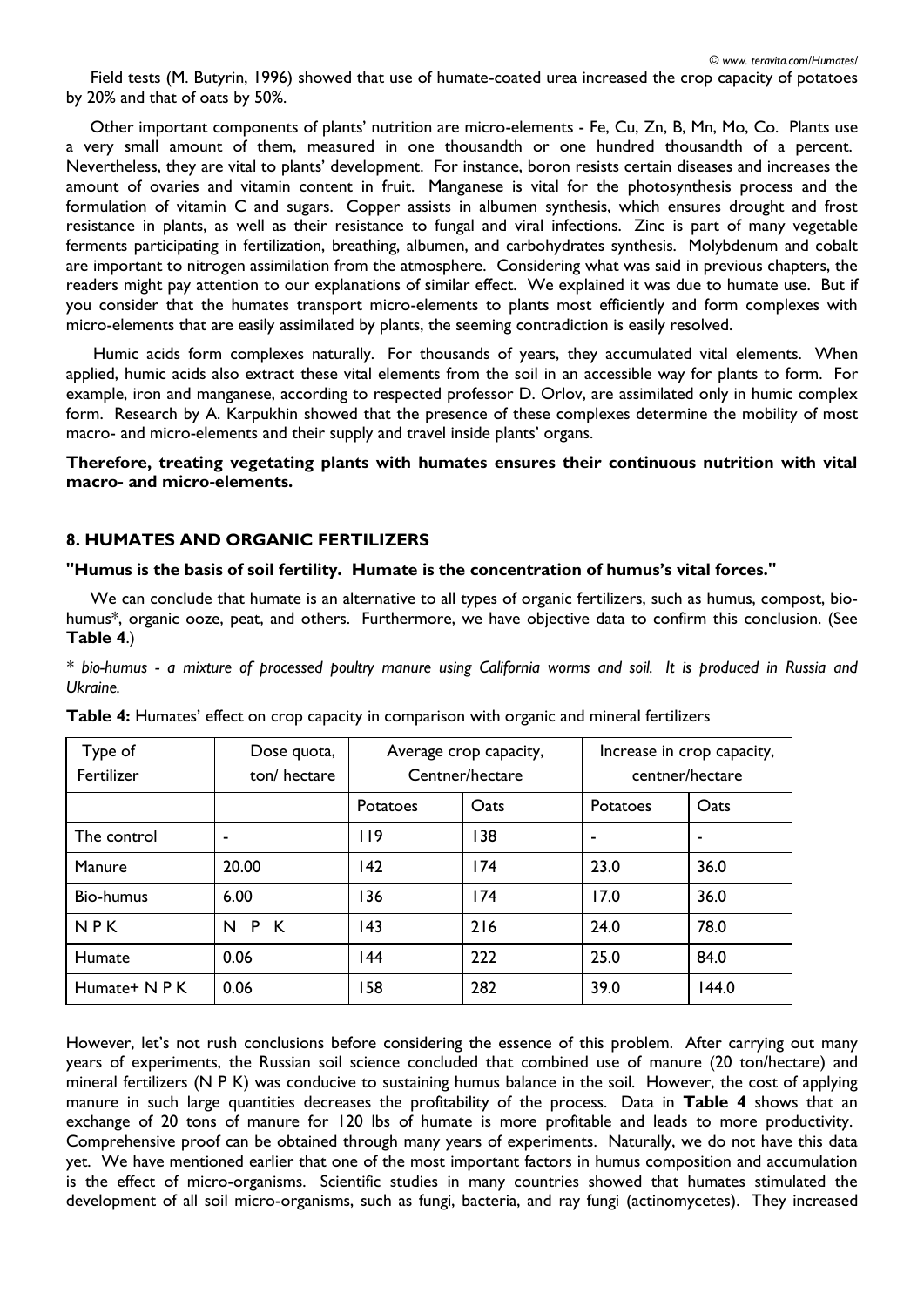soil' aeration and were conducive to stimulation of oxidation activity of microbes. In other words, **humates stimulate micro-organisms and therefore are conducive to humus restoration.** 

#### **9. Humates in Poultry and Stock Farming**

 A unique capacity of humic preparation's is to effectively intensify metabolic processes in vegetable cells. A series of important scientific tests have shown that this is also evident in relation to animal organisms. The use of humic preparations, as part of a food supplements, has been fully researched using highly productive broiler poultry. It was established that the use of humates in broilers' feed activated the synthetic phase of albuminous exchange. As a result, there was a 10% increase in mass growth, and the poultry's immunity rose by 5%-7%. In the course of these experiments, soluble humate was added to the feed at 250 mg per 1 kg of feed, starting from the age of twenty days. In August of 1996, the industrial experiments were carried out together with the Megetskaya poultry farm in the Irkutsk region. Sodium humate in the form of a water solution containing 1 gram of sodium humate to 1 litre of drinking water was given to chickens from the day they hatched. This experiment not only confirmed the high efficiency of the preparation, but it also provided new data. The experiment was carried out on 11,000 chickens under the unfavourable conditions, where the quality of the incubated eggs was substantially below standard. The results showed that the exchange of vitamins and antibiotics for sodium humate in the feed caused a decrease in the poultry losses for the first forty days by 47%. At the same time, their average weight gain increased by 10%. Once more, this data supports the brilliant hypothesis by L. A. Khristeva, who first suggested the high efficiency of the humates under unfavourable conditions. In 1998, similar tests were carried out on a wide scale at the Severny pedigree poultry breeding state farm near the town of Bratsk. The results, shown in the following diagram (See **Fig. 12**), confirmed the previous data. The poultry losses decreased by 50%, while the active (live) weight in five weeks increased by 30%.





 Very important results were also accumulated when humates were used in stock-breeding. In one review, it was noted that the general effectiveness of the fodder increased by 10%-20% when 1% humic acid was added to the fodder. This effect was explained because the addition of the humates is conducive to the increase of red blood cells in sheep. Detailed research was carried out on 2 groups of animals: calving cows and new-born bullcalves. For 21 to 30 days, the animals in both groups were fed sodium humate at 10 mg per 10 kg of active (live) weight, in addition to the fodder. (N. Maslov and others, 1983.) It was observed that the calves born from cows that have been fed humates, within four months had a 13.4% increase, when compared to the control group. The bull-calves that had been fed with humates, had an increase of 21.2%, compared to the control group. The haematological data of animals in both humate-fed groups showed the animals had high metabolism. For example, the blood tests on experimental animals showed the haemoglobin level increasing by 11.5%, the phosphorus level increasing by 6.7%, the albumen level increased by 24.3%, and the beta-globulin level increased by 32%. **Professor L. Khristeva had obviously developed a physiologically active concentrate of humic acid.** The experiments showed that this preparation had a wide spectrum of pharmacological and anti-toxic characteristics. The use of humic preparations by veterinary science was based on these experiments.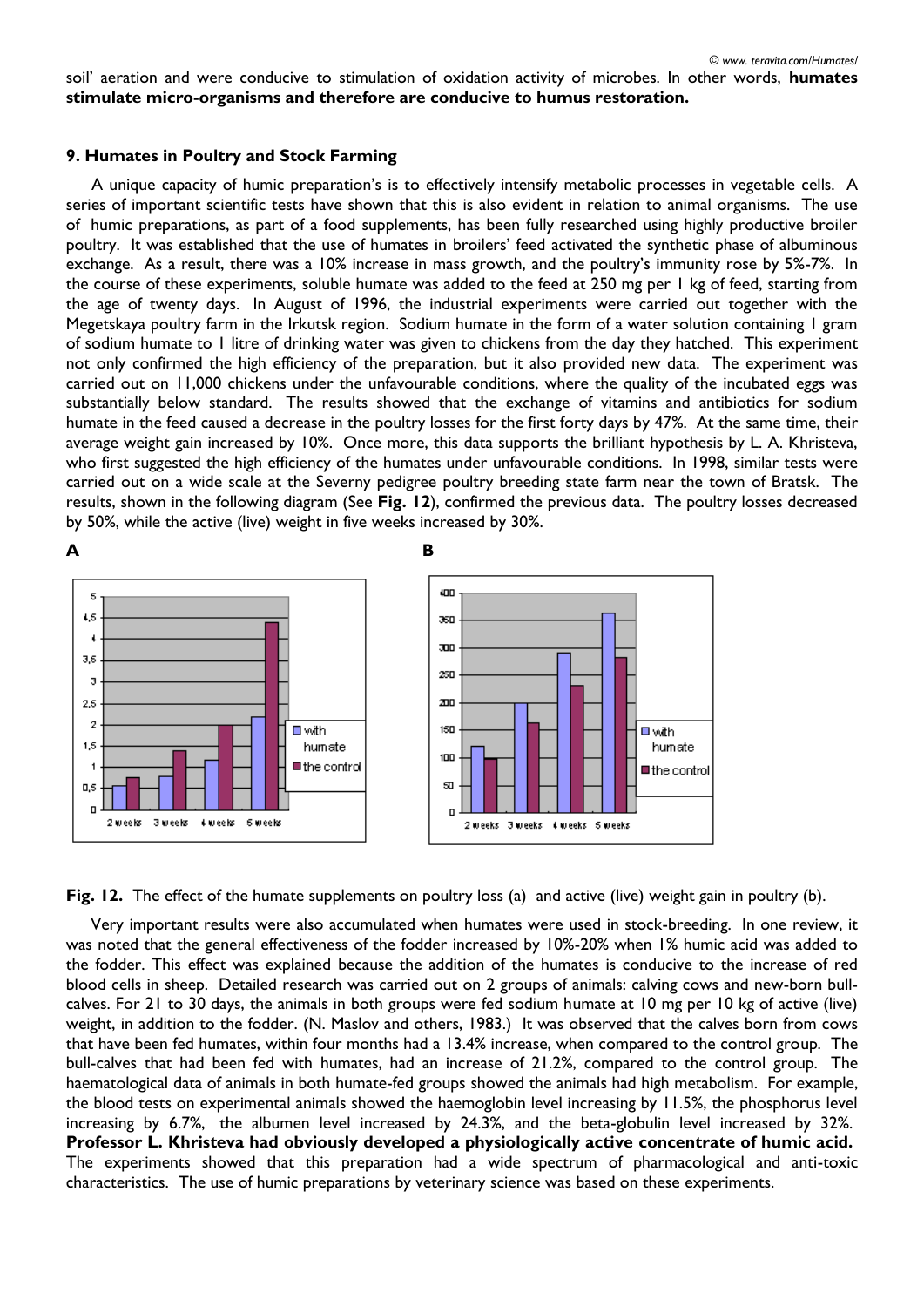Obviously, the next step would be to create medications based on humic acids. A serious scientific base already exists. The research carried out by T. Lotosh established high anti-toxic effect of humate preparations educed from peat (sodium humate). G. Pulkovoi, along with his colleagues, demonstrated the therapeutic effect of sodium humate, when rats were exposed to lethal dose of X-rays. A preparation containing fulfonic acids and colloidal silver was created; it is used to effectively improve general health. Interestingly, the idea of creating this preparation was adopted from the recipes of ancient Chinese medicine from the XV century.

### **10. CONCLUSION**

#### Dear reader,

You have just finished the last page of this book. Probably, some chapters you may have found basic, but this book is intended for a wide group of readers. I am confident that every person involved with growing, whether growing flowers on the balcony, or working in the garden or owning a big plantation will find something useful within this publication.

We have been through a checkered history in my Country regarding many fields of scientific achievement, so please have some thought on the fortunes of serious discoveries relevant to this field. In the middle of the 20<sup>th</sup> century, which will soon become part of history, the young Ukrainian scientist Lydia Khristeva made a serious discovery, watching a simple trial, included in practice of all students studying soils, which has the potential to tremendously change life and go a long way to solving the food shortage problem on earth. Please note that much of this happened in my country as it passed through the devastation, fire, hunger and ruins of World War II. Nevertheless, as a problem of the times in this country, she received little acknowledgement and support for her ideas, which would have had significant results at a time when they were needed. That happens at times when politicians do not hear the voice of scientists, and when eminent academics do not pay due attention to new ideas and findings, which appear outside of their own areas of interest. Imagine if we had just a small percentage of the funds used in the last half of this century for useless melioration, or of the funds used in the building of giant industrial fertilizer production works…if those funds could have been applied and aimed in a timely fashion to the ideas of Lydia Khristeva, Tatiana Kukharenko , Valentina Larina and Dmitry Orlov, just to name but a few. The agriculture of Russia and other countries could have become more productive and would not have had the same problems of fertility. It would have been of immense help to me as author of this book as I would have had easier access to knowledge instead of collecting small pieces of information on Humates in scarcely known publications, obscure sources and even in newspaper articles.

 The knowledge on Humates touched on in this publication is only "the tip of the iceberg". We need to seriously study not only humates, but their combinations with other macro and micro fertilizers of organic and non organic origin used for every type of plant and soil. I am confident that various types of specific preparations for plants, animals and humans will be created on the base of humic acids. We are at the beginning of the need to start creating food abundance and humic acids are the main way to serve this agricultural need of the  $21st$ century.

#### **Acknowledgement**

Lastly ladies, gentlemen, fellow scientists, students and anyone else taking the care to read this book, it would be remiss of me to ignore the assistance, time taken and practical advice from others, most importantly my wife, a distinguished scientist in her own right Dr. Svetlana Kourtchenko. Special thanks to Mr. Graeme McRae who arranged and financed my research trip to New Zealand, Australia and the Pacific Islands, interpreters Natalia Jaffarian and Andrei U. Ageyev. To my American partners at TeraVita LLC for having the faith in me to set-up the industrial production in the USA. Of course thanks to everyone I have had the opportunity to meet and share with and, last but not least, to the memory of the late Dr. Lydia Khristeva and Dr. Valentina Larina, without whose inspired discoveries, I would not have had the interest to continue my research in this area of study though all the difficult times.

Thank you again all.

Dr. Boris Levinsky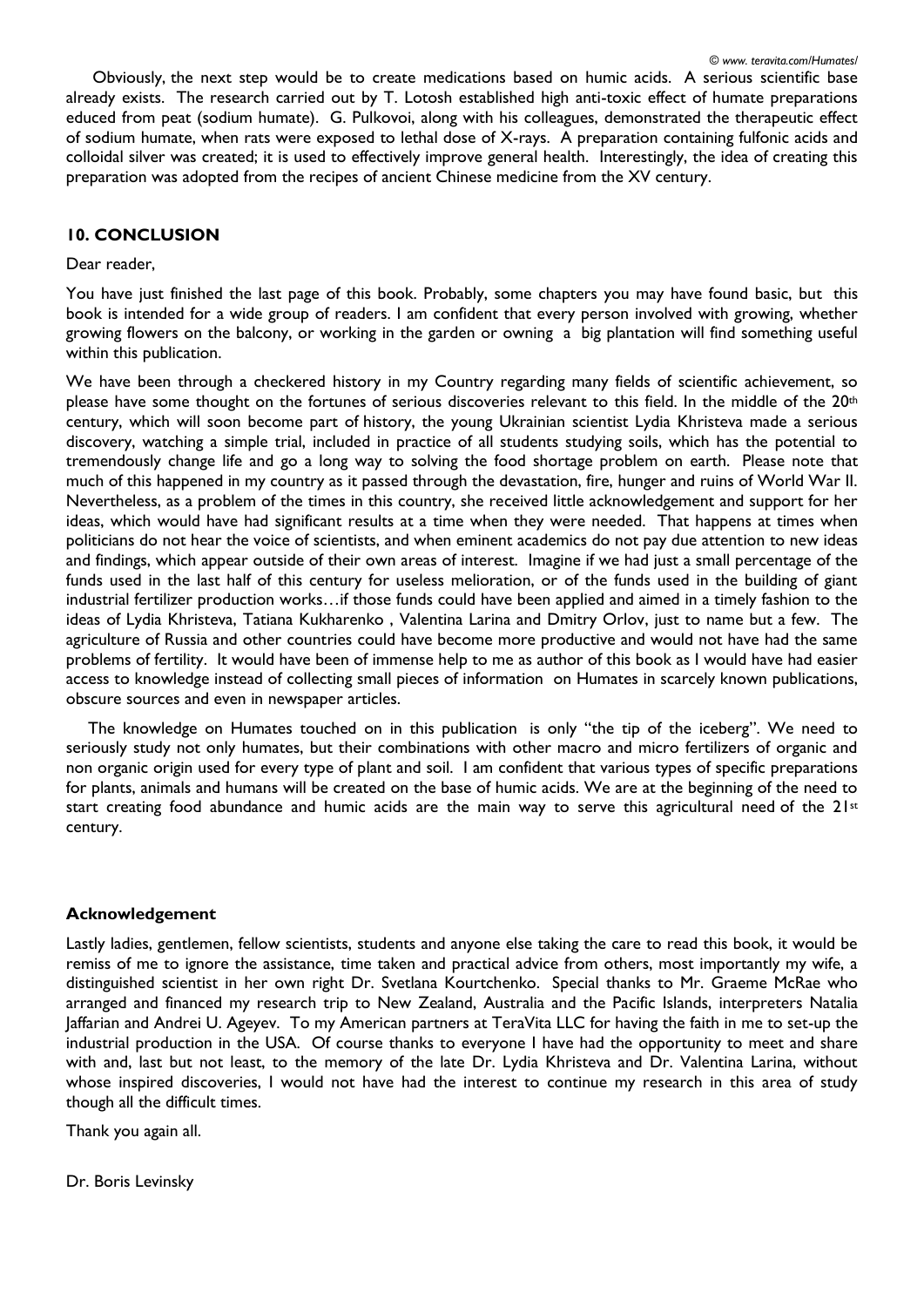### **Myths vs. Realities**

If you have been trying to research information on humic acids, you probably know how difficult it is to find the information you need. How do these products work, why do they work, how much do I need? Unfortunately, humic acids are extremely complex substances, and much of the information available is the same information reformatted over and over again.

Here at TeraVita Ltd, we are extremely fortunate to be working with Dr. Boris V. Levinsky, a world-renowned colloidal scientist and advanced humic acid researcher for over 45 years!

 This page is his outlet for common misconceptions about humic acids that he feels the public needs to understand. His dedication to science and the preservation of the environment have been his passion for his entire life. His Russian heritage has instilled in him a strong desire to help everyone and his humble goal is to educate anyone who wants to learn.

**Myth #1: The cheapest and the most effective way to improve the fertility of soils is to apply raw lignites (Leonardites) from New Mexico or North Dakota at their recommended application rates of 250 – 1000 pounds per acre. By penetrating a soil the Fulvic and Humic Acids of these lignites slowly dissolve, stimulating growth and plant development.**

**[Reality #1](http://www.teravita.com/Realities/Reality%201.htm)** We have explained elsewhere in this website why raw Leonardites do not give the same stimulating results as soluble humates. To help clarify those reasons, we have done extensive testing on many available raw lignites (Leonardites) and have found that many claims are inaccurate. For example, lignites from New Mexico contain 63 - 65 % organic mass, of which about 60% are humic and fulvic acids. About 35 - 37% of this material consists by mineral ballasts. The total amount of humic and fulvic acids in these raw lignites are chemically and biologically inactive, because their functional groups are blocked by ions of Fe, Ca, Mg, Al and other metals. Therefore, both the humic and fulvic acids in these raw lignites are insoluble.

| Name of the indices                                                    | <b>New</b><br>Mexico | Canada | <b>Russia</b> | TeraVita<br>Lignite Mix |
|------------------------------------------------------------------------|----------------------|--------|---------------|-------------------------|
| Seller claim of Humic and Fulvic Acids, %                              | 80                   | 85     | 75            | $\blacksquare$          |
| 1. Total mineral mass, %                                               | 37.2                 | 12.9   | 9.5           | 9.1                     |
| 2. Total organic mass, %                                               | 62.8                 | 83.1   | 90.5          | 90.9                    |
| Total, %                                                               | 100.0                | 100.0  | 100.0         | 100.0                   |
| 3. Mass part of lignite, soluble in NaOH, %                            | 65.3                 | 91.0   | 74.5          | 86.9                    |
| 4. Mass part of lignite, insoluble in NaOH, %                          | 34.7                 | 9.0    | 25.5          | 3.1                     |
| Total, %                                                               | 100                  | 100.0  | 100.0         | 100.0                   |
| 5. Mass part of Humic Acids and their salts<br>precipitated at pH 2, % | 50.8                 | 83.3   | 65.9          | 79.6                    |
| 6. Mass part of metals connected with Humic<br>Acids, %                | 5.1                  | 3.1    | 3.5           | 3.0                     |
| 7. Mass part of Fulvic acids,%                                         | 9.4                  | 4.6    | 5.1           | 4.3                     |
| Total, %                                                               | 65.3                 | 91.0   | 74.5          | 86.9                    |
| 8. Mass part of Humins, %                                              | 11.2                 | 1.2    | 19.6          | 7.1                     |
| 9. Mass part of mineral part not connected<br>with Humic Acids, %      | 25.5                 | 7.8    | 5.9           | 6.0                     |
| Total, %                                                               | 34.7                 | 9.0    | 25.5          | 13.1                    |

### **Table 1: Comparing characteristics of various lignites**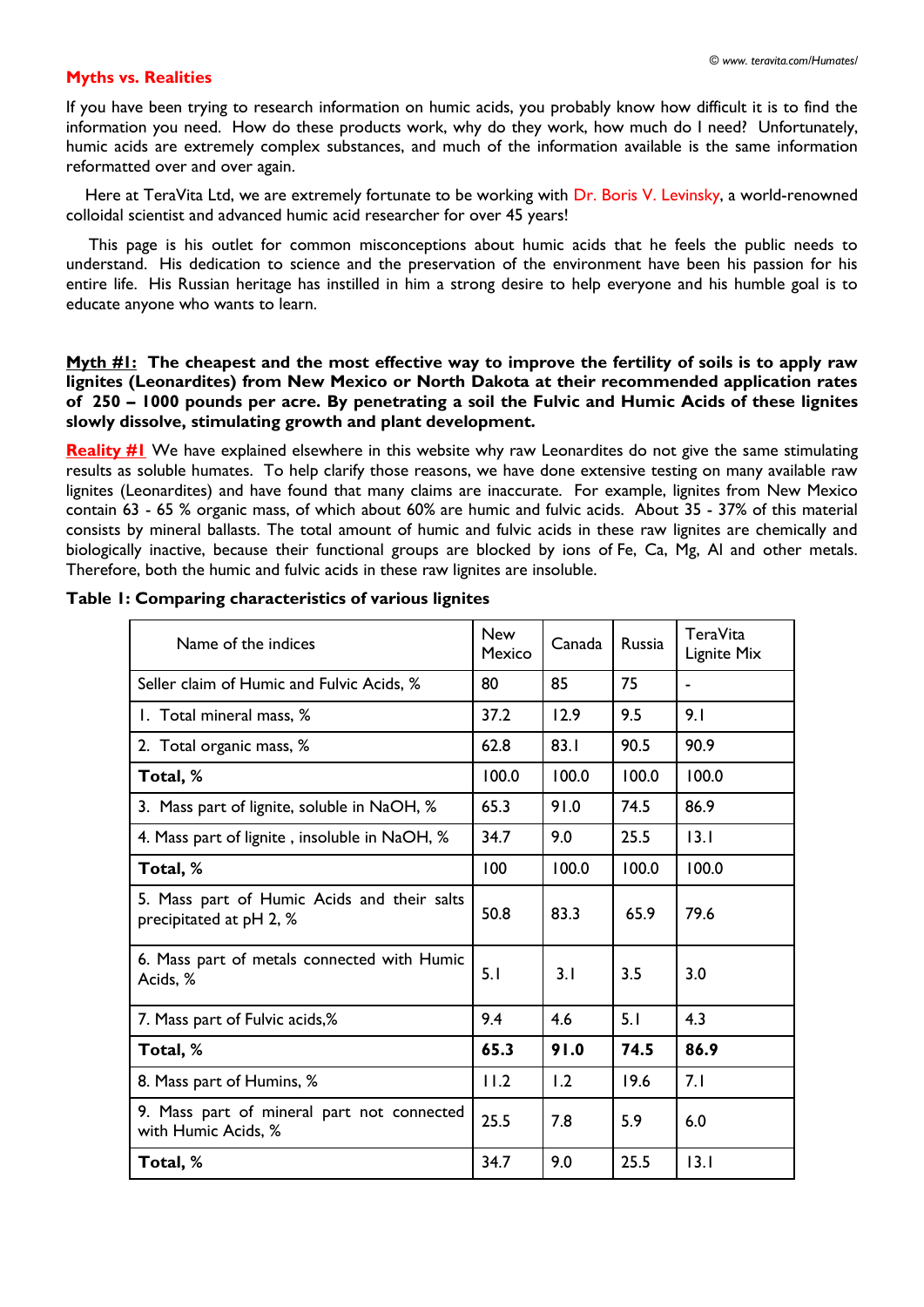**Rows 1 & 2** of the above table show the ash content of various lignites. The method to determine the ash content of lignite is based on burning a sample in a muffle oven at 850°C (1,562°F). This allows us to accurately determine the quantity of a lignite's mineral part by using the difference of its initial dry mass and its ash. The data of the above table shows that New Mexico lignites have 3-4 times higher content of mineral ballast than the other examined products.

**Rows 3 & 4** show the results of another basic test to determine the Humin content of the lignite. For this test the lignite samples are boiled in a 1% caustic solution for several hours. Within this boiling process all Humic and Fulvic acids, and also the metals connected with them, move into solution. At the same time the lignite's organic part that has not naturally approached the necessary degree of oxidation (called Humins), stays in precipitation. The precipitate is carefully separated, dried and weighed. Again the results prove the fact that Canadian lignites and the lignite mix used by TeraVita Limited for manufacturing have the highest quantity of the available organic part necessary for plant assimilation.

**Rows 5 & 6** of the table give the results of a Humic Acid solution test; those solutions were extracted in previous experiments. Aliquot parts of those solutions were treated with hydrochloric acid to precipitate Humic Acids at pH 2. When precipitating, Humic Acids also take with them ions of metals, which were connected to them in initial lignite mass. Therefore, separating the precipitated part and drying it to a constant weight allows us to determine the Humic Acid content (During this test, the precipitated part is dried and burned in a muffle oven; only the non-organic part is left after the burning process; the difference between the mass of the precipitated part and the ash part gives us the content of Humic Acids). We should bear in mind the fact that Fulvic Acids stay in solution and their quantity is defined by the difference between the mass of the precipitated Humic Acids, their salts and the lignite mass transferred into solution.

 Despite that the results of the test show New Mexico lignites have a higher content of Fulvic acids (still far less than is often claimed), the greater than 5% content of metal ions show that the Fulvic as well as Humic Acids are connected into insoluble complexes and are not able to perform biological activity because they are insoluble in water. This also means their natural activation under exposure to moisture, temperature and microbial activity is an extremely slow process. Therefore, the expected achievement of positive results in agriculture with these products is a very lengthy process that requires high dosages of lignites and more importantly, an existence of active and healthy soil micro flora. The last condition, unfortunately, does not exist everywhere, because the natural balance of soils has been largely been damaged by intensive usage and excessive applications of chemical fertilizers. The economic advisability of using raw lignites is also very arguable because the actual cost to treat an acre per season is approximately \$30 to \$100 USD.

**Rows 8 & 9** are the test results of the lignite's precipitation (insoluble in alkaline solution). Burning of this part in a muffle oven removes the Humins, leaving the non-organic mineral part of the lignite, not connected with Humic Acids.

# **Myth #2: The usage of soluble humates in their dry powder form is not economical because of their high manufacturing cost. The only method of their production is through the extraction of humic acids from lignites with the help of alkaline solutions and then further evaporating and drying the liquid into powder.**

**[Reality #2](http://www.teravita.com/Realities/Reality%202.htm)** In 1994, Dr. Levinsky developed a theory for a special method to transform raw Leonardites into soluble humates (humic acid salts). With the help of custom engineered machinery and by utilizing a unique series of precisely timed tense environments, a new process was created that allows TeraVita to produce high quality humate products with a lower cost than traditional methods. For the grower, this means that the use of soluble humates has reached a new level of affordability and it allows soluble humates to be successfully used through a much wider range of application techniques with improved economic returns. The average cost per acre per year with these products is approximately  $$10 - $30$  USD, but even more importantly, the results can begin to appear within two weeks after their application. There is no need apply raw lignites in the fall in hopes that they may become available to the plant by spring! Our soluble humates show consistent and positive results every season, producing harvests with much higher yields compared to the usage of raw lignites.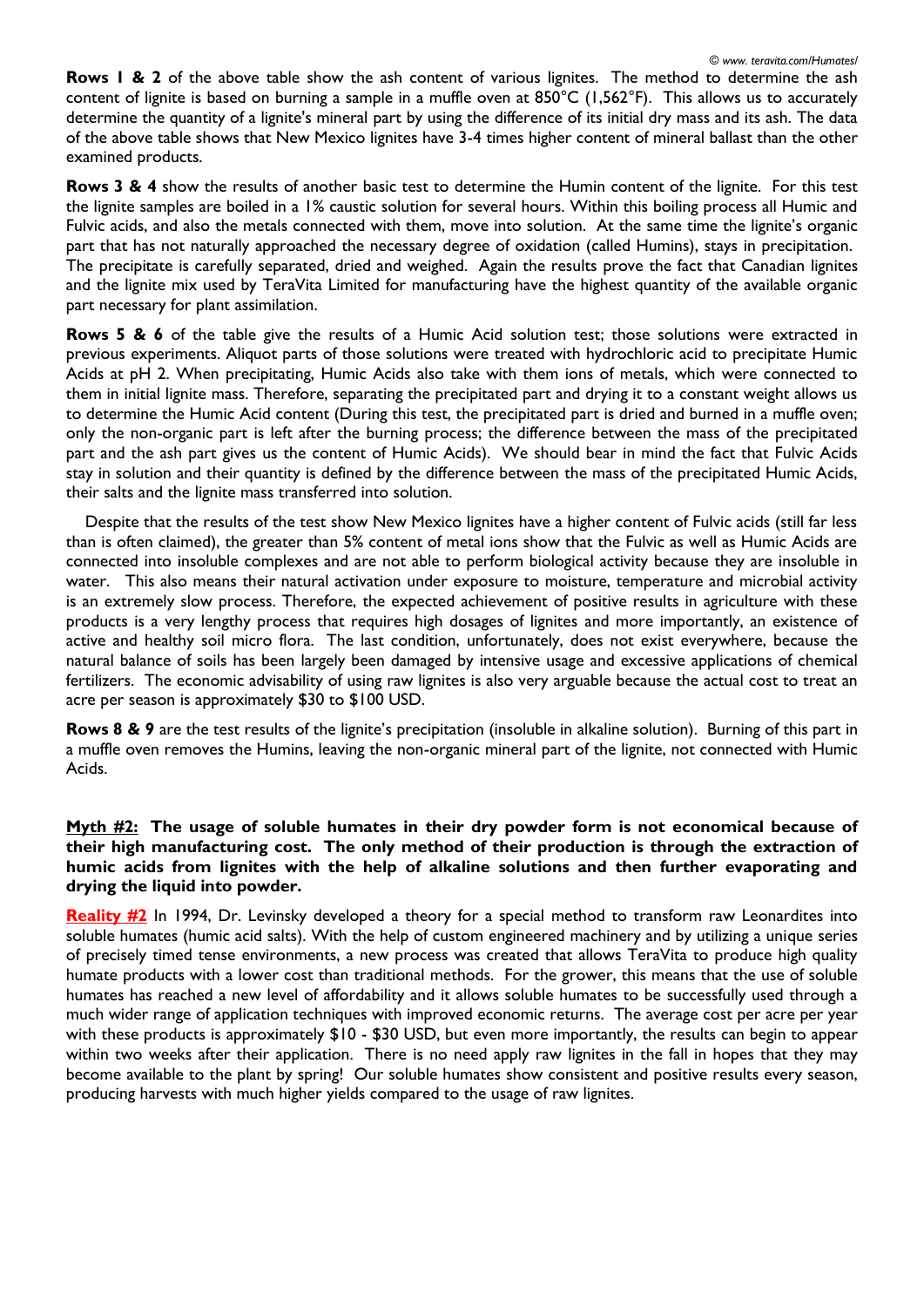**Table 2** Comparing the characteristics of finished Humates manufactured with TeraVita's new technology using lignites from various deposits.

| Indices of quality                               | <b>New Mexico lignite</b> | TeraVita Lignite Mix* | <b>Russian lignite</b> |
|--------------------------------------------------|---------------------------|-----------------------|------------------------|
| Content of humic acids,<br>based on dry matter,% | 67.2                      | 88.0                  | 80.5                   |
| Insoluble part,%                                 | 31.2                      | 11.6                  | 17.4                   |
| Solubility in water,%                            | 74.4                      | 90.5                  | 85.9                   |
| pH 0.01 % solution                               | 9.2                       | 8.9                   | 9.0                    |

\* Since every lignite deposit has different characteristics, TeraVita has combined the beneficial attributes of several lignites and therefore, is able to produce end products of higher quality than ever before!

When compared to the lab analysis of each raw lignite used, the data of table 2 shows that our method of production converts the total organic part of each lignite into soluble humates, ensuring the highest quality possible in each final product.

### **Myth #3: Liquid Humic Acid solutions are dangerous for foliar application because they have caustic soda content.**

**[Reality #3](http://www.teravita.com/Realities/Reality%203.htm)** Depending on the technology utilized, liquid humic acids derived from Leonardite may be made with some amount of caustic soda, but those remotely familiar with basic chemistry will know that this is simply executing a neutralization process, which is fully described in chemistry books for junior students. In this instance, the neutralization process results in two products Sodium, Potassium, or Ammonium Humate and water.

 However, it **is** possible for a liquid humic acid product to become dangerous if it is improperly made with an **excessive** amount of caustic substance. Therefore it is very important to carefully check the pH of any liquid humic acid product you may decide to use.

 Liquid humic acid products should be safe to use if they are properly made and have a pH of about 10.0 or less. Generally, the lower the pH, the better. At pH 7.0, there would be no "excess" caustic soda (OH**-**) at all in the solution as the product is completely neutral. At a pH of 9.0 there would be an "excess" of caustic equal to only 0.0004 grams per liter of solution. However, some companies do produce liquid humic acid products with pH levels higher than 10 (we have seen up to pH 13!). Because the pH scale is logarithmic, the actual caustic content at higher pH levels is exponentially increased and these products can be dangerous and should not be used for application in agriculture. For example, a liquid humic acid product with pH 13 would contain 4 grams of caustic per liter of solution or 10,000 times more caustic soda than a product with a pH of 9.0. Keep in mind that as you go up in pH the plant will have to use increasingly larger portions of it energy to fight off the effects of the "excess" caustic, thereby reducing the benefits of the humic acids as a whole. This is why the pH of products is so vitally important when trying to obtain the maximum effect of humic acids.

 TeraVita uses advanced technologies in making liquid humic acid products and monitors every batch with thorough laboratory testing before releasing the product for sale. We always make sure our products are very safe and friendly for foliar application so they will positively promote plant growth and development.

#### **Myth #4: Only Fulvic Acids are responsible for plant growth stimulation and development, while the Humic Acids are responsible for improving the soil's structure.**

**[Reality #4](http://www.teravita.com/Realities/Reality%204.htm)** Humic and fulvic acids are compounds of one chemical nature and origin. Their fragments do not have principal differences in elementary content. They only differ in their degree of polycondensation, or in other words, in molecule weight. Based on the fact that in natural humus the content level of fulvic acid is statistically insignificant, the stated arguments that fulvic acids are more important for plant stimulation are fully void on scientific grounds. This is also confirmed by the well-known fact that the maximum effect of humic acid application is achieved through foliar treatment of the plants, when the humic acids are easy assimilated by the overhead foliage of the plant. This myth is most often portrayed by commercial entities trying to sell "more value" to their product over the competition. In a majority of cases, we have found that the actual fulvic acid content is **greatly** overstated by commercial companies, leaving even less credence to this myth! Many various aspects of this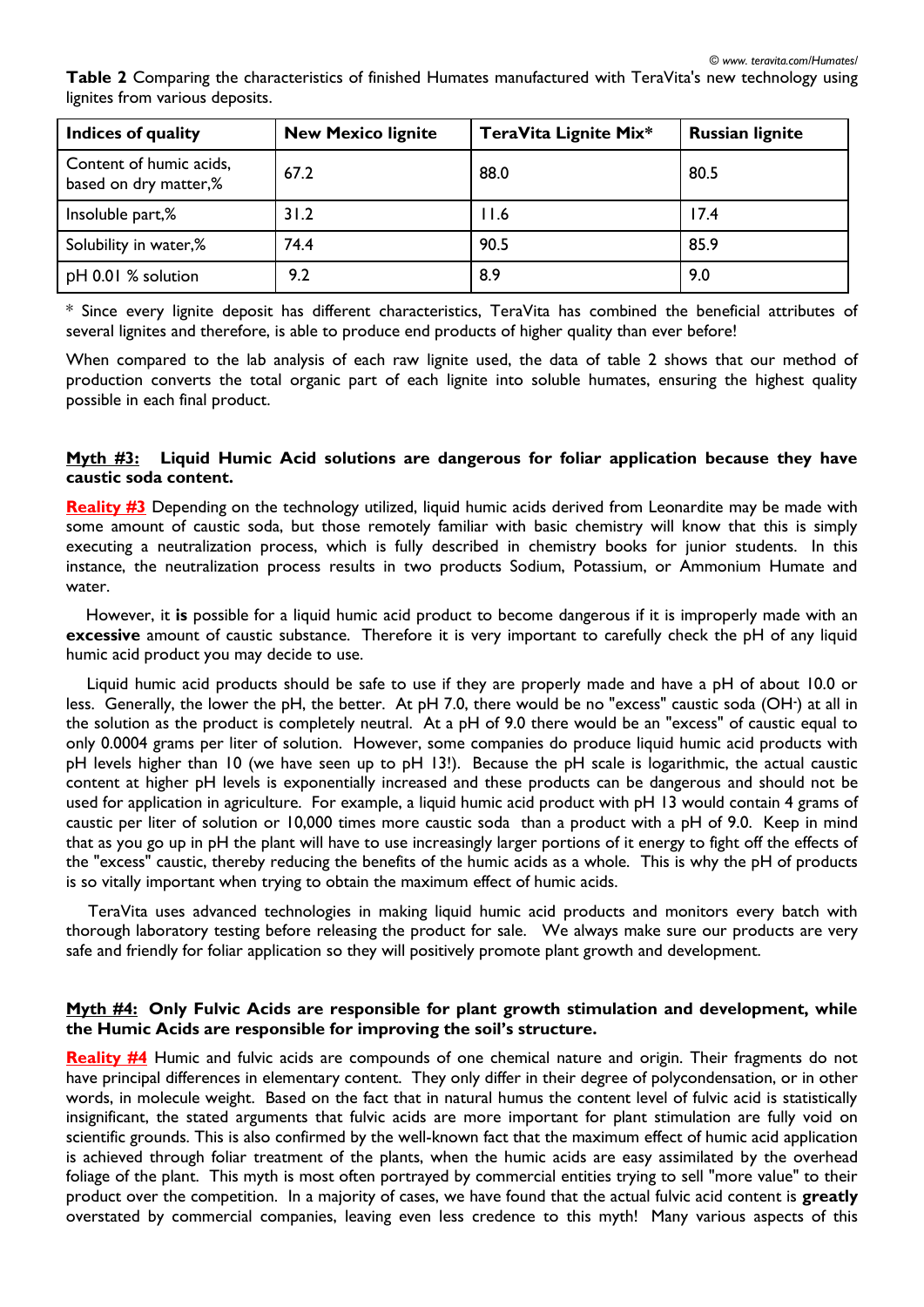ongoing topic will be covered in our Technical Articles section. See article "The ferment activity of humic and fulvic acid preparations" below on this subject.

### **Myth #5: Humic acids penetrating a soil with a pH lower than 7 will cause the humic acids to precipitate into insoluble forms.**

**[Reality #5](http://www.teravita.com/Realities/Reality%205.htm)** To fully precipitate humic acids a soil would have to have much lower pH readings than those we usually refer to as "acid soils". Non-modified humic acids start to precipitate from pH 3 and lower. We can easily confirm this fact by looking at a simple humate solution. The solution remains stable until it is lowered to a pH level of about 3.0. At that point the humic acids do begin to precipitate into insoluble forms. It is highly unlikely that anyone is growing crops in soils with a pH of 3.0 or less! Therefore precipitation of humic acids during application of humates on soils does not really take place. Again, this is simple science that cannot be disproved.

### **The ferment activity of humic and fulvic acid preparations.**

By Boris V. Levinsky, PhD December 2001

 In recent years most of the soil and agrochemical scientists have paid serious attention to the research of humus acids (humic, ulmic, and fulvic acids) and their action on plant growth and development and the direct processes running in soils. William R. Jackson in one of his books "Environmental Care & Share" writes:

"The ecological significance of the biological effects of humic substances becomes more meaningful when we consider the overall impact of these humic materials on the productivity and fertility of soil and water ecosystems. In addition to facilitating the dissolution of most otherwise insoluble metallic salts, humic substances are involved in a variety of reactions in soils, sediments, and water with major nutrients such as ammonia, nitrates phosphates, and silicates. Research indicates that these interactions not only considerably increase the retention and residence time of the nutrients in the growing media, but also enrich and biologically condition the growing media. These interactions and effects together have profound influence on the biological production process"

 In various research works and publications scientists make an attempt to announce that fulvic acids play the most important role in those processes, because of their mobility and lower molecule size. These statements are often made without scientific validity and without direct research confirmation. In fact, this theory conflicts with much of the "serious" research works, much of our practical application experience, and also with simple common sense, based on our understanding of the chemical nature of these complex and unique compounds.

 To help confirm my statement I would like to share some results obtained by Russian scientists during extensive research in 1983. ("Theory of action of physiologically active substances" Dnepropetrovsk, 1983.). They have proved that ferments executing carbohydrate, nitrogen and phosphorous exchange are tightly connected with humus acids (humic and fulvic); they are extracted with them and fully preserving their activity.

| <b>Activity of ferments per</b><br>100g of Humus Acid | <b>Humic Acids</b>            |         | <b>Fulvic Acids</b>           |         |  |
|-------------------------------------------------------|-------------------------------|---------|-------------------------------|---------|--|
|                                                       | Organic mineral<br>background | Control | Organic mineral<br>background | Control |  |
| Invertease, mg glucose                                | 196.0                         | 190.0   | 34.6                          | 16.0    |  |
| Protease, mg amino<br>nitrogen                        | 90.4                          | 63.0    | 63.0                          | 55.0    |  |
| Urease, mg NH4                                        | 15.3                          | 12.5    | 3.8                           | 2.8     |  |
| Phospotease, mg P2O5                                  | 130.0                         | 40.0    | 60.0                          | 20.0    |  |
| Peroxidase, mg Ag                                     | 3.2                           | 0.4     | 160.0                         | 110.0   |  |
| Polyphenolxidase, ml 0.1<br>KIO <sub>3</sub>          | 34.0                          | 15.0    | 10.0                          | 3.0     |  |

**Table 1** Ferment activity of Humic and Fulvic Acids of Sod – Podzol soil.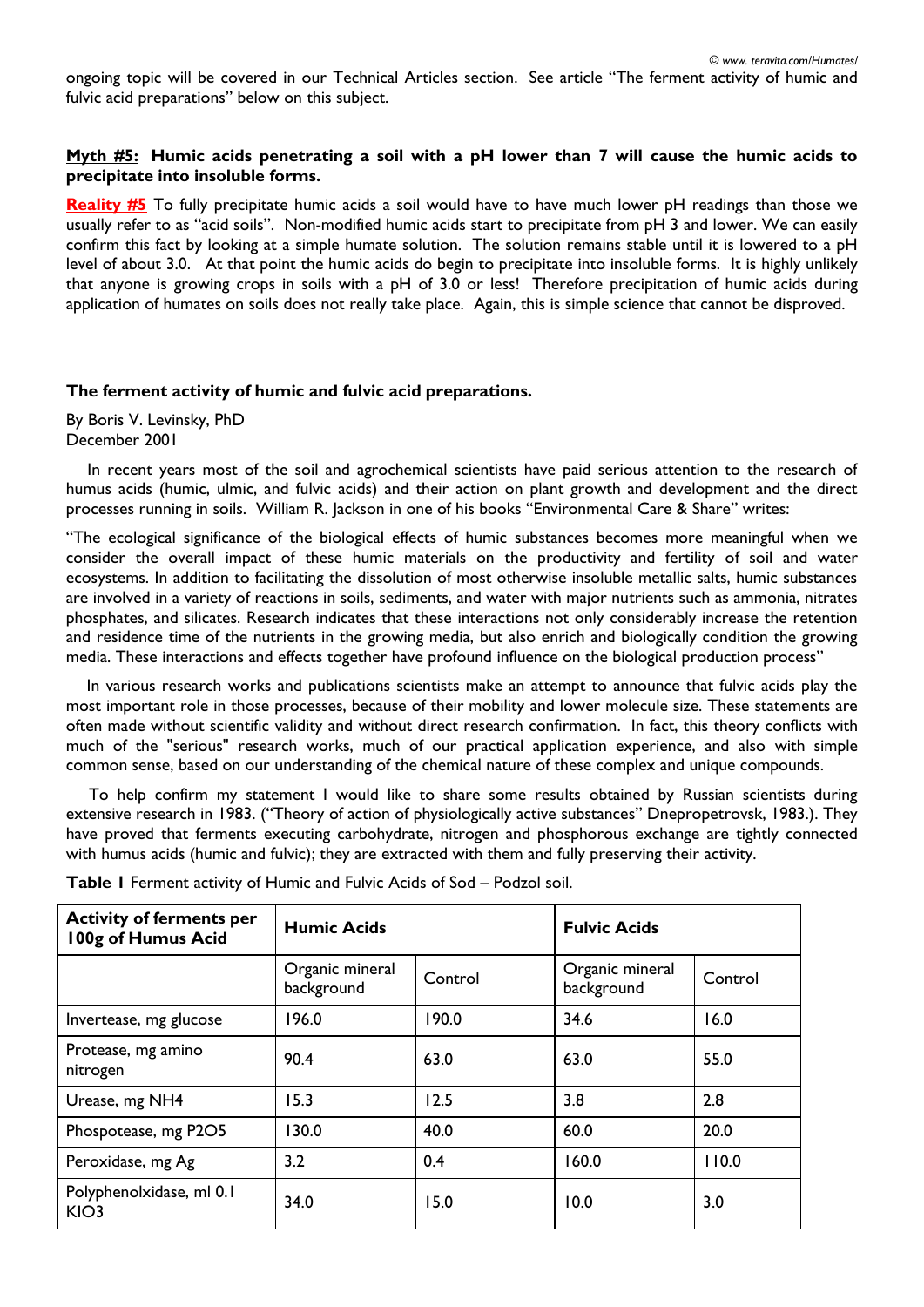The humic part of the humus acids had a higher active concentration of hydrolytic ferments, than the fulvic part. The activity of the Invertease ferment of humic acids was higher by 5-6 times, the Urease 3.5 times and the Protease 1.5 times compared to fulvic acids.

 This data shows that ferments of the soil's oxidized enzymatic system are connected with different types of Humus. Polyphenolxidase, executing in soils oxidizing synthesis of Kinones for further heterocondesation of humus acids, is mostly concentrated being a part of humic acids. Its active concentration is 3.5 times higher than that of fulvic acids.

 Just one ferment, Peroxidase, taking part in oxidizing decomposition of Humus is almost fully extracted together with fulvic acids.

 The data of the research proves that of the 6 most important soil ferments, 5 are more active in humic acids, and just one in fulvic acids. This indicates that the complex structure of humus acids cannot be divided into "the most important or the least important ones", because they are all unique creations of Mother Nature, acting together in a system and they can never act separately in their real natural action.

#### **Are there really naturally occurring fulvic acids?**

Synopsis by Dr. Boris V. Levinsky, PhD June 2002

 For the last 50 years there has been a lot of confusion on the differences between humic and fulvic acids. Studies have constantly shown that the two materials are very closely related and are from the same origin, but somehow they offer slightly different functions in the soil or plant. Our position at TeraVita has always been that it is pointless to worry about specific ratios of fulvic and humic acids because they are so closely related and once they are both in a soluble state, they both perform an array of beneficial tasks.

 Most of this confusion has stemmed from various claims by mining operators regarding the fulvic acid content of their lignite. It is widely known that the humic acids in lignite are bound in a very tight ball and are insoluble. In this state, the humic acid molecules are bound so tightly that it is nearly impossible to break them apart. It requires years (if not decades) of strong biological activity to slowly pick apart the ball and open it up so that it can perform its many biological functions.

 The caveat to this problem, however, has been the fact that fulvic acids are soluble in water and could therefore be released immediately from raw lignite and provide measurable stimulation to the crop. Mines began rating their lignite by fulvic acid content in an attempt to justify sales to farmers. The higher the better! We have seen some mines promoting lignite with as much as 30% fulvic acid! One must remember, however, that lignite is essentially a waste product for mining operations. The mines want the high carbon fuel coal below the upper level oxidized lignite we call Leonardite. Like any industry, piles of waste need to be dealt with and the prospect of selling it off to be applied to land was a very promising concept.

 Another problem in this debate is the fact that there is no universal standard for measuring fulvic acid content. It has been proven countless times that by changing the type of extractant used or the concentration of extractant differing levels of fulvic acids can be obtained from the same lignite sample.

 In 1999, professor Dmitry Orlov, a world-renowed Russian specialist of Soil Sciences published an important article in the magazine "Agrology" (Pochvovedenie) N 9, pages 1165 - 1171. The article allows us to practically finish the ongoing scientific discussion about the "so to speak" advantages of Fulvic Acids over Humic Acids.

 This research work is based on the materials obtained by leading specialists in Russia, England and Germany in addition to his personal research and observations over the last 25 years.

 He made the very important conclusion that natural materials such as soil, peat, lignite or other sources of Humus Acids, do not contain Fulvic Acids in the form of an **independent fracture** as previously thought. Those Fulvic Acids, which can be determined as a part of Humic Acids, can be moved into solution only after treatment of those natural materials (soil, lignite, peat etc.) with alkaline agents and are left there only after the precipitation of Humic Acids in an acid environment with a pH of 2. They do not represent an independent group, but are only formed in the solution as a results of external analytical procedures, executing partial hydrolysis of highermolecular weight Humic Acids. Practically all experiments show that Fulvic Acids appear, or exactly speaking, "are determined" only after alkaline or acidic hydrolysis of the whole organic material and Humic Acids especially. Consequently, the analytically determined content of Fulvic Acids witnesses only a degree of hydrolysation of natural Humic Acids without particular dependence of the object of their origin.